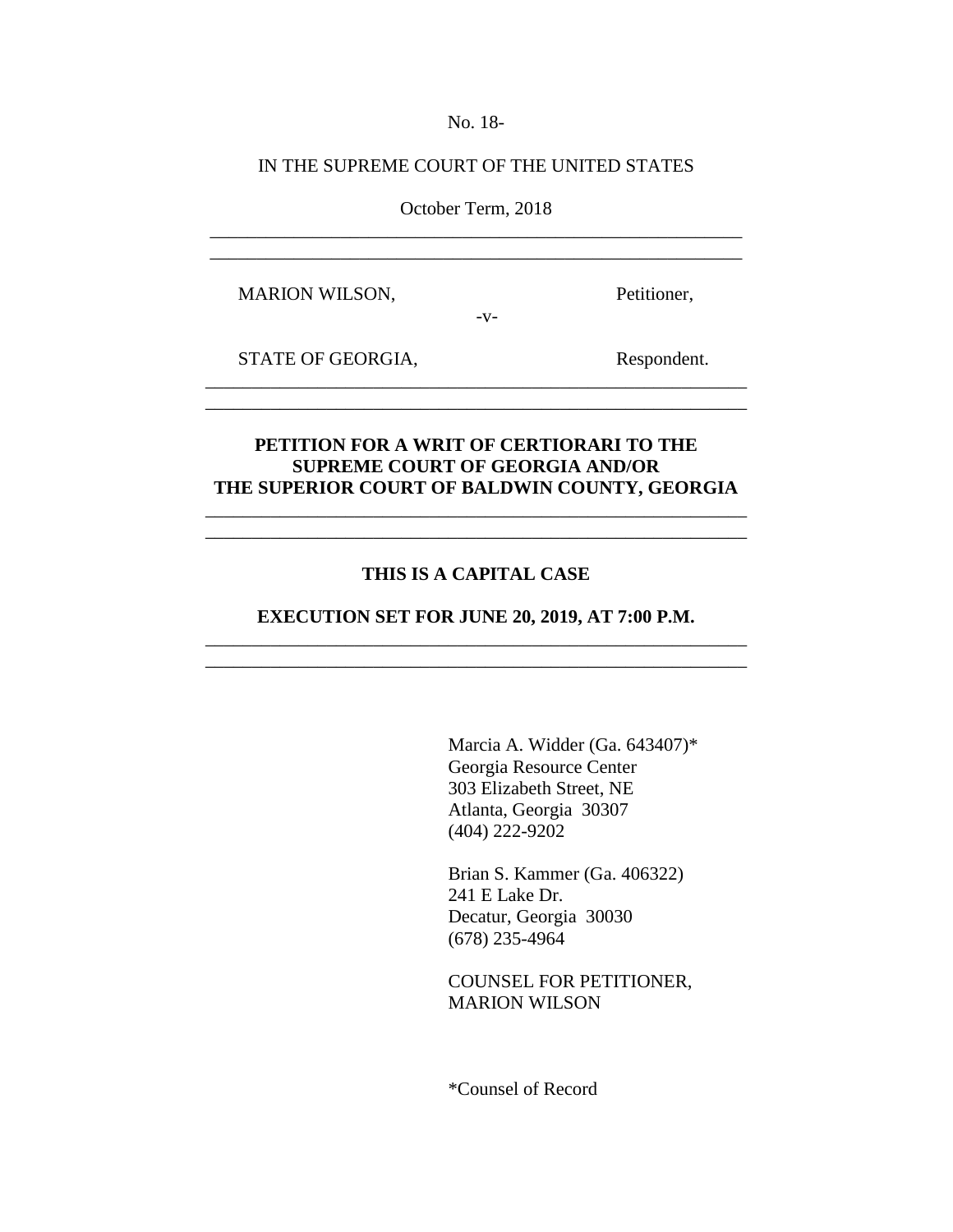#### **QUESTIONS PRESENTED FOR REVIEW**

#### **THIS IS A CAPITAL CASE—EXECUTION IS SCHEDULED FOR TODAY**

Petitioner Marion Wilson has consistently maintained that he was present when his codefendant Robert Butts killed Donovan Parks with a single shotgun blast to the head and that he knew in advance that Butts was armed and intended to rob someone. But Petitioner has always denied having any knowledge that Butts intended to commit a murder, and has also always denied having any involvement in the planning and commission of the crime. When Petitioner and Butts were separately tried, convicted, and sentenced to death for the murder, the science of DNA testing did not allow forensic evaluation of a critical piece of evidence, the victim's necktie, which the prosecutor used to spin a tale of Petitioner's active participation in the crime. At the guilt phase, the prosecutor argued that Petitioner had pulled the victim out of his car by the necktie and forced him to the ground just before he was killed. At sentencing, the prosecutor went further, arguing that after grabbing the victim's tie, Petitioner personally fired the shot that killed him. If the prosecutor's claim that someone grabbed the victim by the necktie is true, the tie likely still has that person's epithelial cells on its surface. Touch DNA testing, however, was unavailable until more than a decade after Petitioner's trial and after postconviction evidence development had ended. Nonetheless, when Petitioner moved under Georgia's DNA-testing statute to test the tie for DNA, the trial court denied the motion without first providing Petitioner the statutorily required hearing or even giving him a chance to respond to the State's arguments. The Supreme Court of Georgia, in turn (over the dissent of a single justice), denied Petitioner's Application for Leave to Appeal without comment, presumptively endorsing the reasoning of the trial court.

These rulings give rise to the following important questions: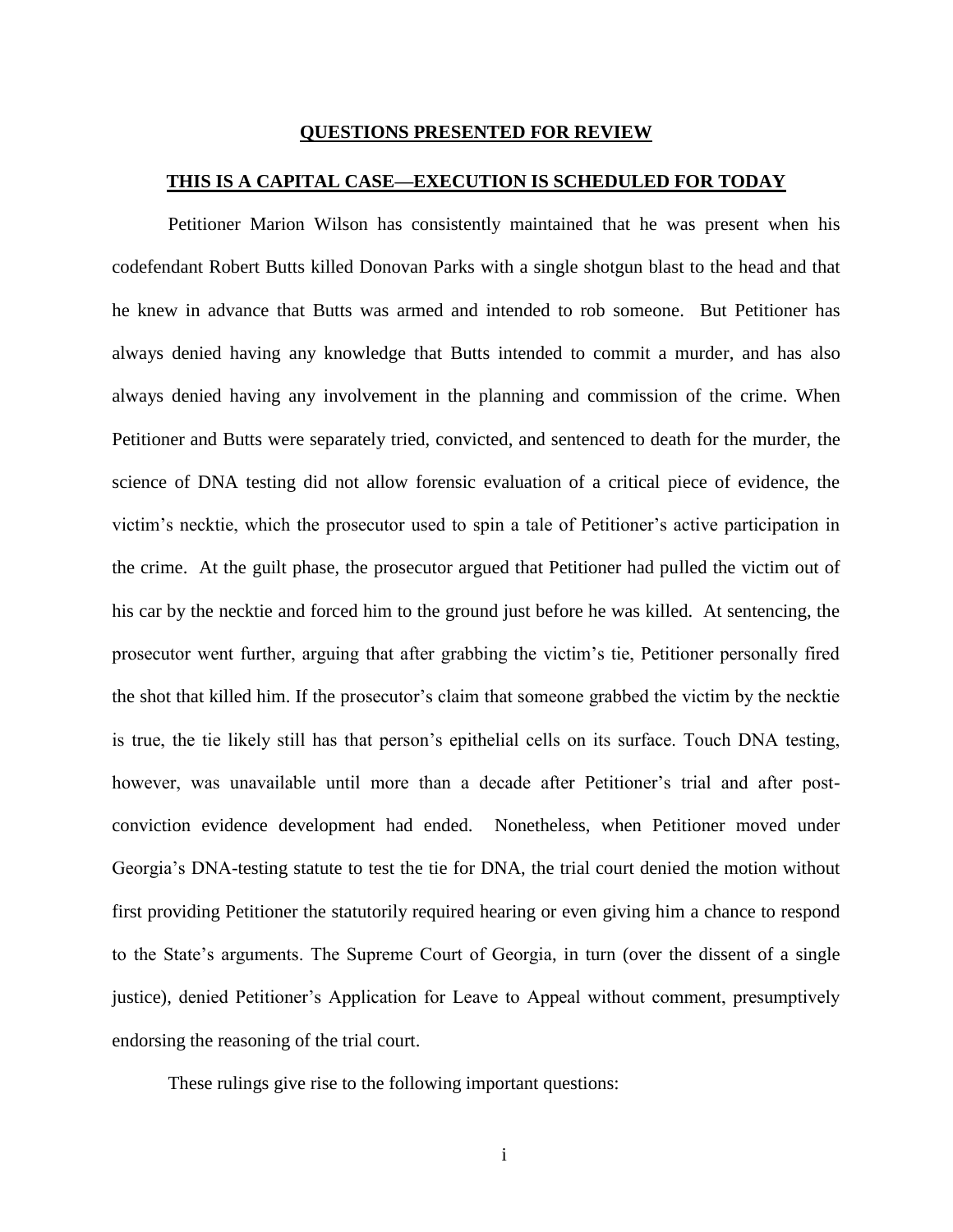- 1. Was Petitioner denied due process by the state court's refusal to provide a hearing that was mandated by Georgia's DNA statute, particularly given Petitioner's overriding interest in avoiding being executed on the basis of false evidence, the increased likelihood of an erroneous ruling in the absence of such a hearing, and the State's minimal interest in expediency—an interest that should give way to the far greater societal interest in preventing a miscarriage of justice?
- 2. In considering the potential impact of favorable DNA results, did the Georgia court violate Petitioner's rights under the Eighth and Fourteenth Amendments by limiting its consideration of the evidence to the trial evidence viewed in the light most favorable to the prosecution, instead of considering all the evidence developed in the case that bears on Petitioner's culpability?
- 3. In a capital case, does a state violate the Eighth Amendment by limiting DNA testing to cases in which the evidence would potentially acquit the defendant, even where it is reasonably probable that favorable DNA results would have resulted in a sentence less than death?
- 4. Does Georgia's DNA statute violate Equal Protection, Due Process, and the Eighth Amendment by targeting death-sentenced inmates and limiting their access to DNA on the basis of when the extraordinary motion for new trial was filed?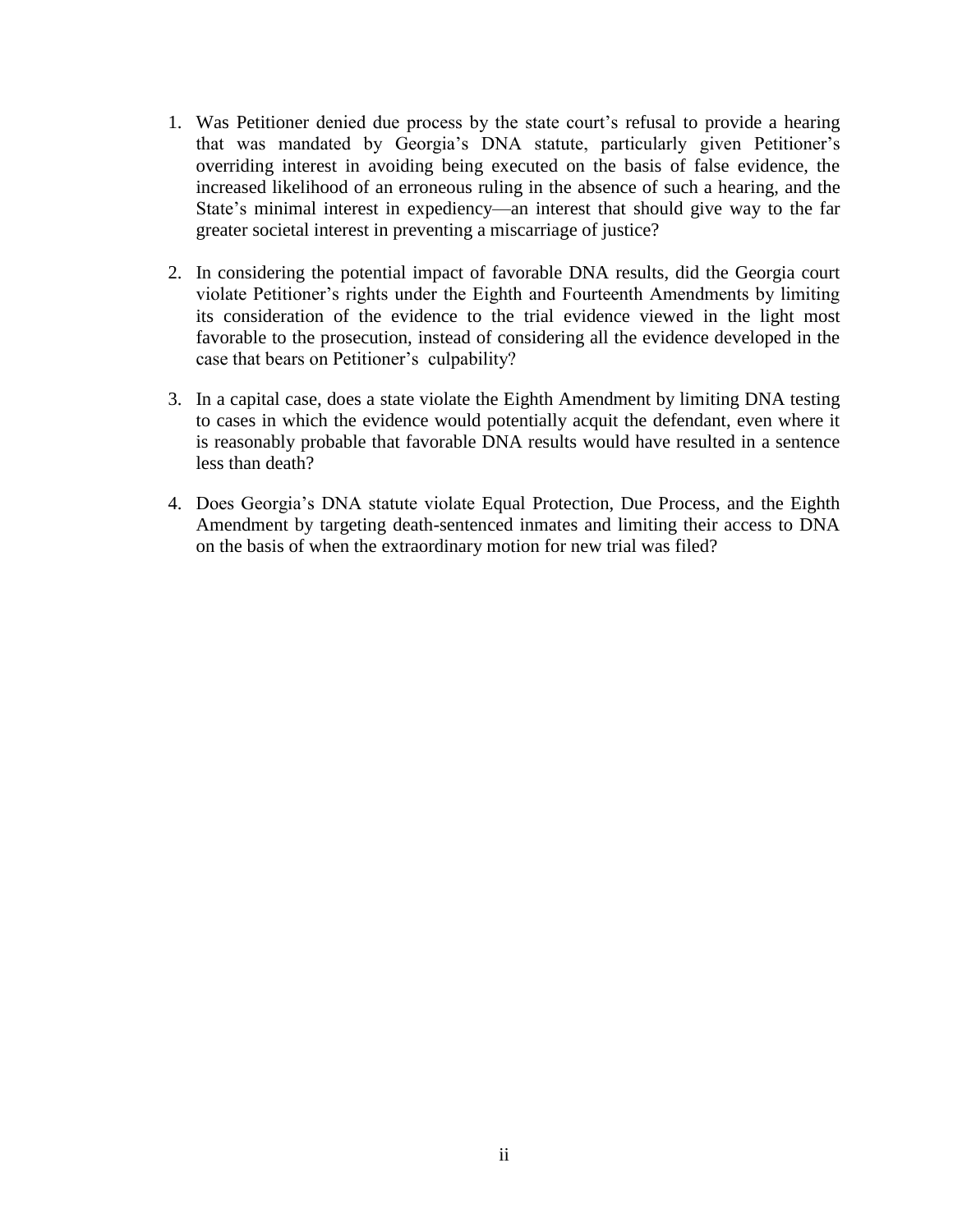# **TABLE OF CONTENTS**

| B.   |                                                                                                                                                                                                                                                                                                                                                                                     |  |
|------|-------------------------------------------------------------------------------------------------------------------------------------------------------------------------------------------------------------------------------------------------------------------------------------------------------------------------------------------------------------------------------------|--|
|      |                                                                                                                                                                                                                                                                                                                                                                                     |  |
|      |                                                                                                                                                                                                                                                                                                                                                                                     |  |
| I.   | By Failing to Conduct the Hearing Required by Georgia's DNA Statute or<br>Even to Provide Mr. Wilson an Opportunity to Respond to the State's<br>Arguments Before Ruling, the Trial Court Procedures Were Fundamentally<br>Inadequate to Vindicate Mr. Wilson's Compelling Interest in Securing DNA                                                                                 |  |
| II.  | The Georgia Courts Violated Due Process and the Eighth Amendment by<br>Assessing the Impact of Potentially Favorable DNA Evidence Solely on the<br>Basis of the Trial Evidence Viewed in the Light Most Favorable to the<br>State, Rather Than Considering All the Evidence, Including that Presented<br>at Trial and Developed Thereafter, with a Bearing on Mr. Wilson's Personal |  |
| III. | The Statute's Ambiguous Disregard of the Potential Impact of Favorable<br>DNA Test Results on a Capital Sentence and the Georgia Supreme Court's<br>Repudiation of Its Prior Reading of the Statute to Include the Impact on a                                                                                                                                                      |  |
| IV.  | Georgia's DNA-Testing Statute Violates Due Process, the Eighth<br>Amendment, and Equal Protection by Targeting Death-Sentenced Inmates                                                                                                                                                                                                                                              |  |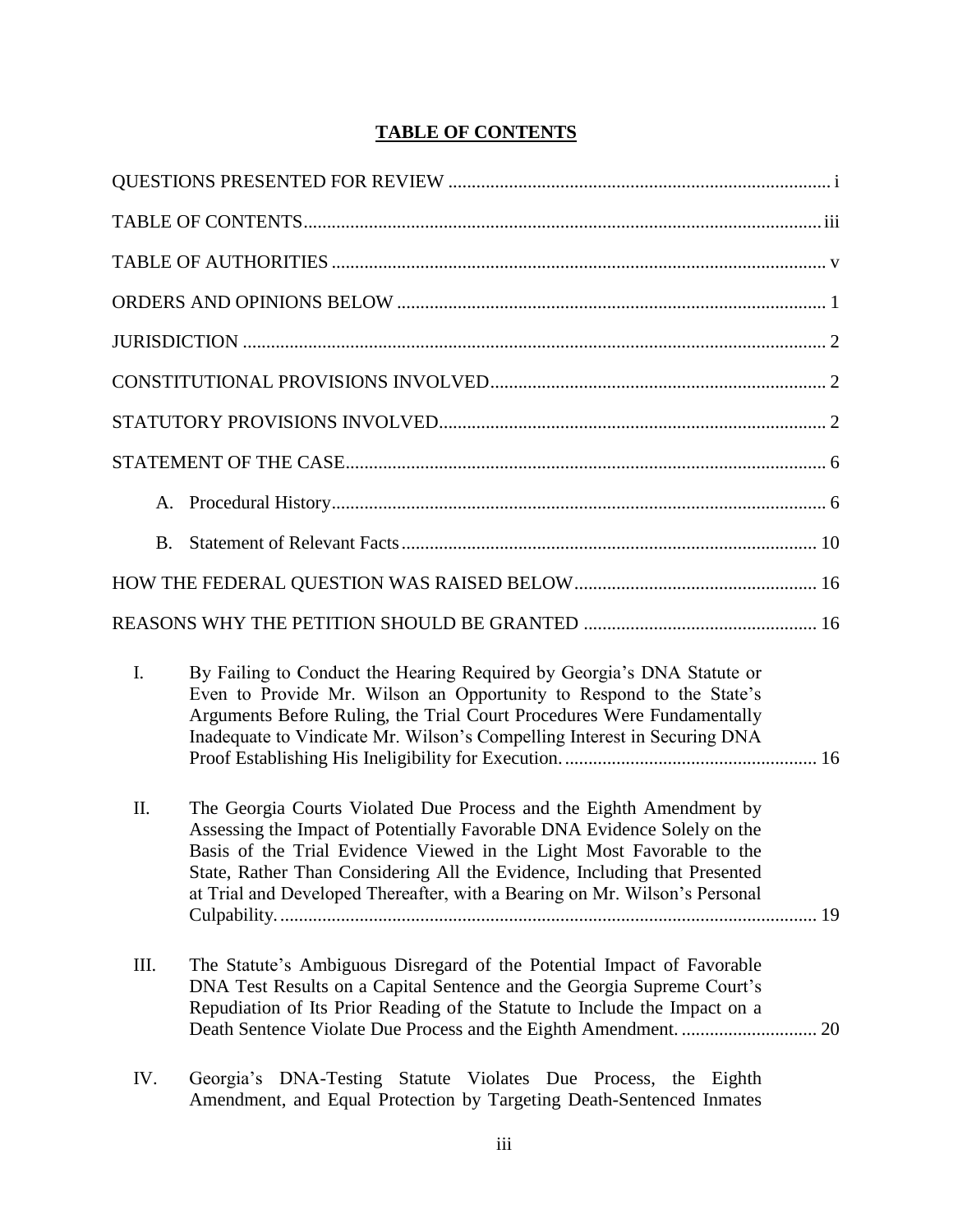| and Precluding Their Access to DNA Testing on the Basis of When the |  |
|---------------------------------------------------------------------|--|
|                                                                     |  |
|                                                                     |  |
|                                                                     |  |
|                                                                     |  |
|                                                                     |  |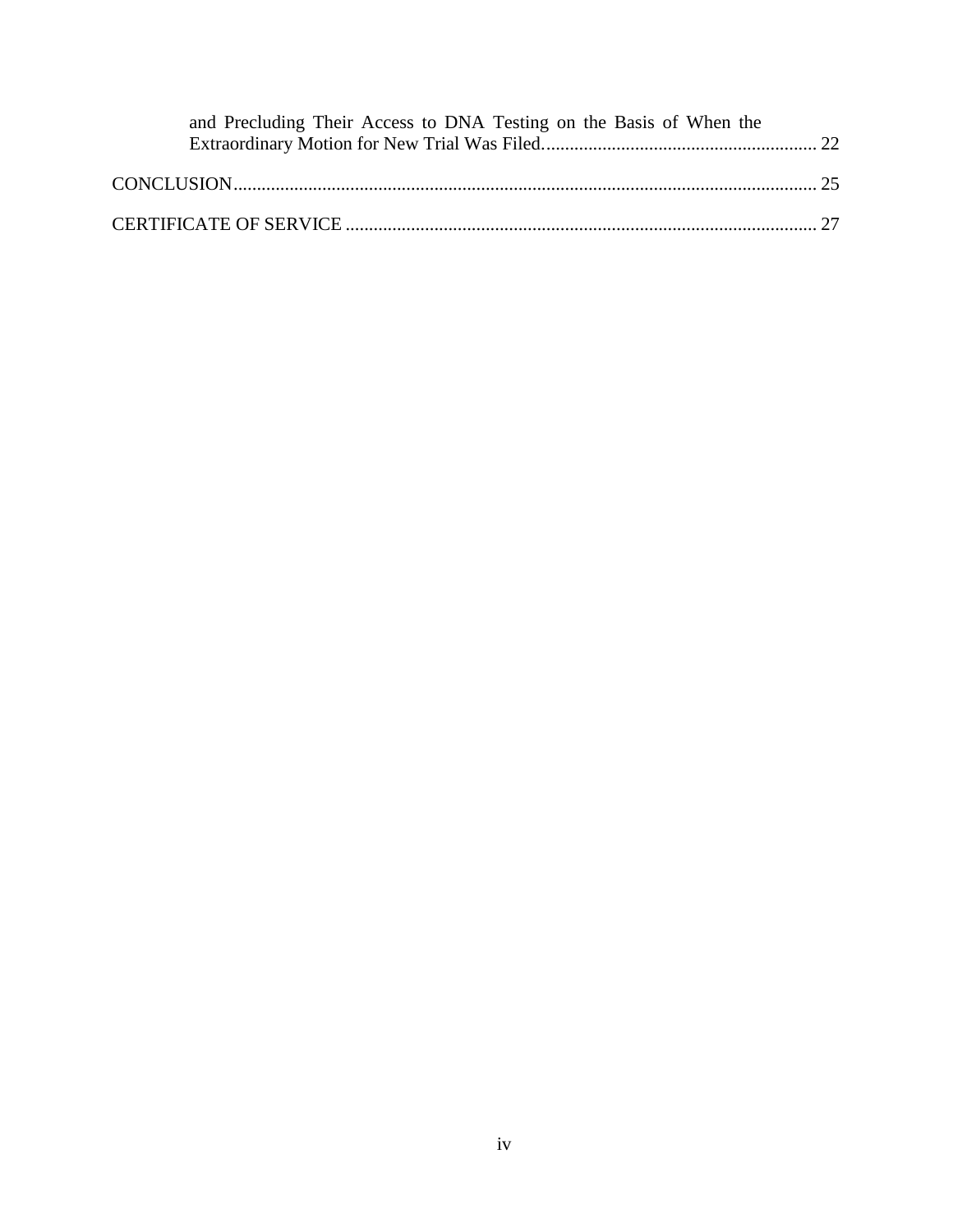# **TABLE OF AUTHORITIES**

### **Cases**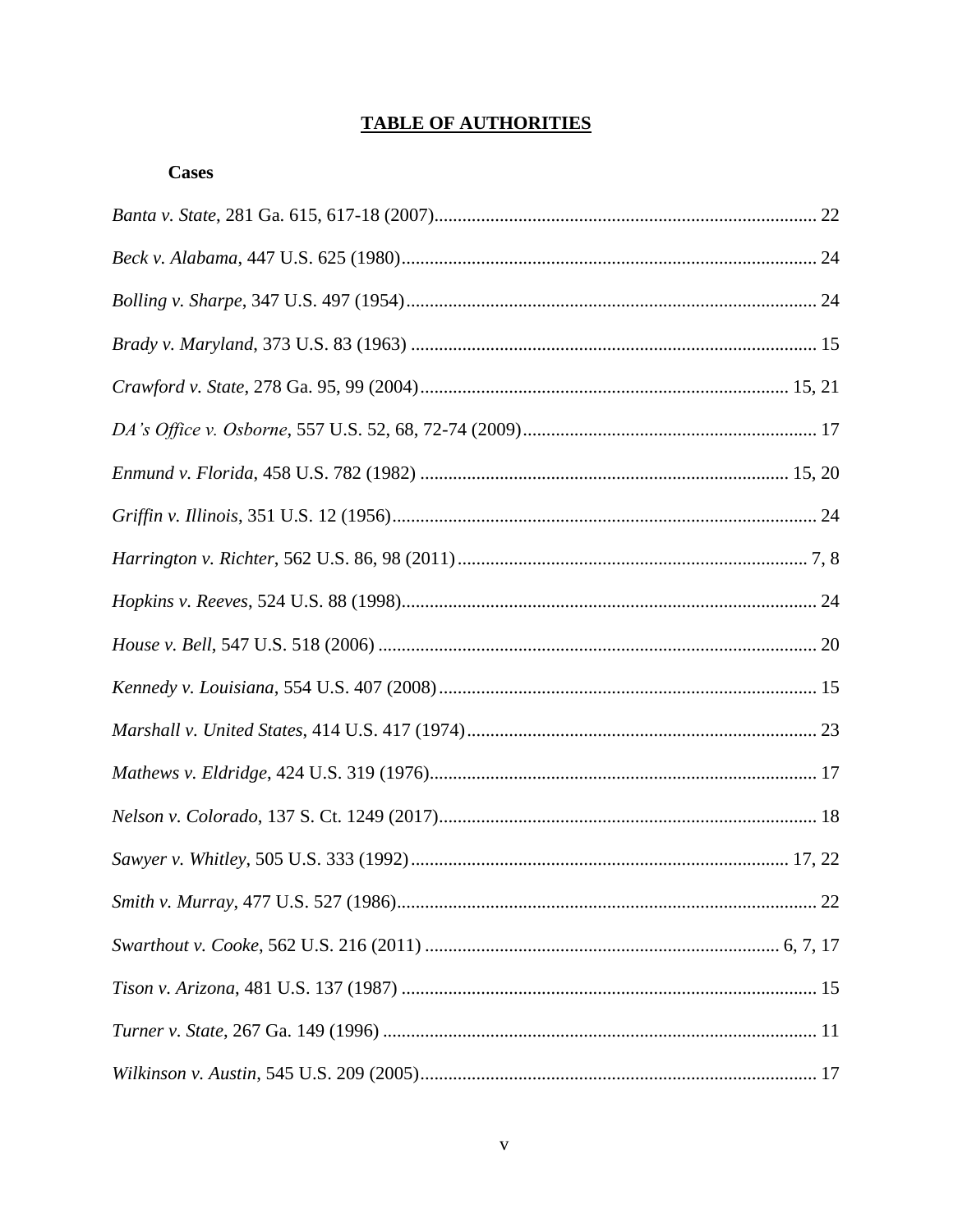| <b>Federal Cases</b>             |  |
|----------------------------------|--|
|                                  |  |
| <b>Statutes</b>                  |  |
|                                  |  |
|                                  |  |
|                                  |  |
| <b>Constitutional Provisions</b> |  |
|                                  |  |
|                                  |  |
|                                  |  |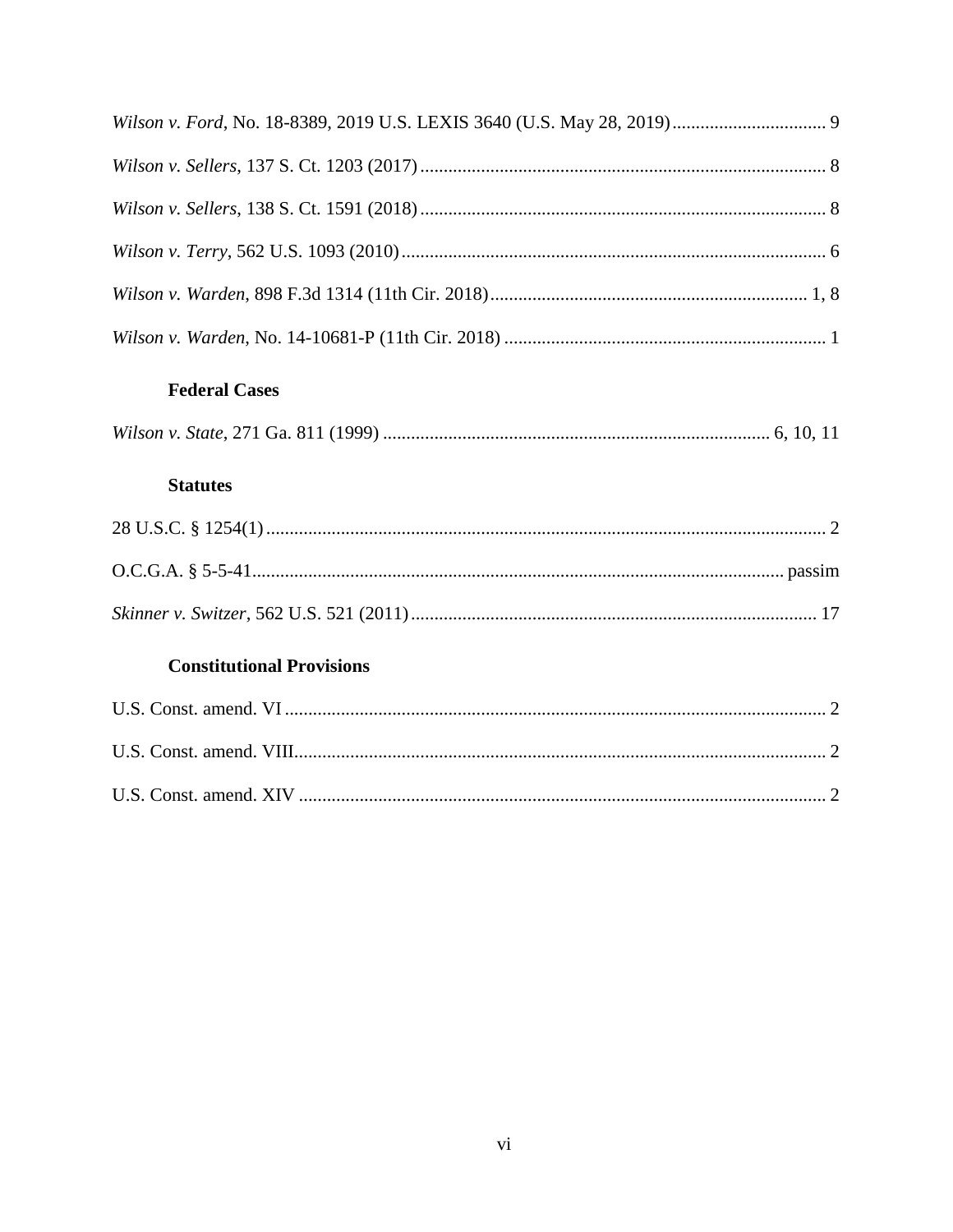No. 18-

### IN THE SUPREME COURT OF THE UNITED STATES

October Term, 2018 \_\_\_\_\_\_\_\_\_\_\_\_\_\_\_\_\_\_\_\_\_\_\_\_\_\_\_\_\_\_\_\_\_\_\_\_\_\_\_\_\_\_\_\_\_\_\_\_\_\_\_\_\_\_\_\_\_

\_\_\_\_\_\_\_\_\_\_\_\_\_\_\_\_\_\_\_\_\_\_\_\_\_\_\_\_\_\_\_\_\_\_\_\_\_\_\_\_\_\_\_\_\_\_\_\_\_\_\_\_\_\_\_\_\_

MARION WILSON, Petitioner,

 $-V-$ 

STATE OF GEORGIA, Respondent.

## **PETITION FOR A WRIT OF CERTIORARI TO THE SUPREME COURT OF GEORGIA AND/OR THE SUPERIOR COURT OF BALDWIN COUNTY, GEORGIA**

\_\_\_\_\_\_\_\_\_\_\_\_\_\_\_\_\_\_\_\_\_\_\_\_\_\_\_\_\_\_\_\_\_\_\_\_\_\_\_\_\_\_\_\_\_\_\_\_\_\_\_\_\_\_\_\_\_\_ \_\_\_\_\_\_\_\_\_\_\_\_\_\_\_\_\_\_\_\_\_\_\_\_\_\_\_\_\_\_\_\_\_\_\_\_\_\_\_\_\_\_\_\_\_\_\_\_\_\_\_\_\_\_\_\_\_\_

\_\_\_\_\_\_\_\_\_\_\_\_\_\_\_\_\_\_\_\_\_\_\_\_\_\_\_\_\_\_\_\_\_\_\_\_\_\_\_\_\_\_\_\_\_\_\_\_\_\_\_\_\_\_\_\_\_\_ \_\_\_\_\_\_\_\_\_\_\_\_\_\_\_\_\_\_\_\_\_\_\_\_\_\_\_\_\_\_\_\_\_\_\_\_\_\_\_\_\_\_\_\_\_\_\_\_\_\_\_\_\_\_\_\_\_\_

Petitioner, Marion Wilson, respectfully petitions this Court for a Writ of Certiorari to review the decision of the Supreme Court of Georgia, entered in this case on June 20, 2019. *See Wilson v. State*, Case No. S19W1323 (GA) (Appendix A).

#### **ORDERS AND OPINIONS BELOW**

The June 20, 2019, order of the Supreme Court of Georgia, denying Mr. Wilson's Consolidated Application to Appeal Denial of Extraordinary Motion for New Trial and for Stay of Execution is attached hereto as Appendix A. The unpublished May 30, 2019, Order Denying Defendant's Extraordinary Motion for New Trial of the Superior Court of Baldwin County, Georgia, is attached hereto as Appendix B. The decision of the Supreme Court of Georgia in *Wilson v. State*, 271 Ga. 811 (1999), affirming Mr. Wilson's conviction and death sentence on direct appeal is attached hereto as Appendix C. The trial court's order setting Mr. Wilson's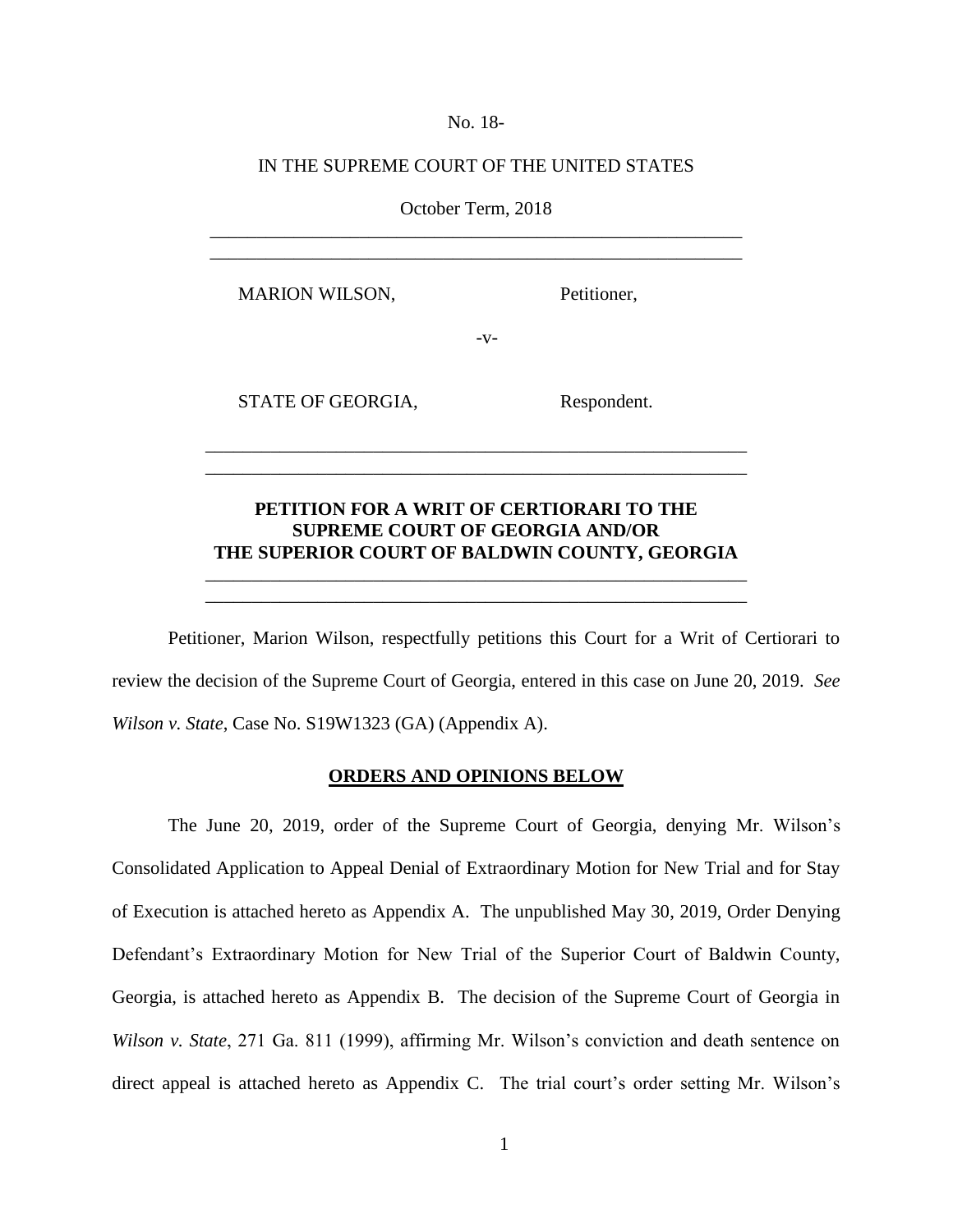execution for some time during the week beginning June 20, 2019, and June 27, 2019, is attached hereto as Appendix D.

#### **JURISDICTION**

The decision of the Supreme Court of Georgia denying Mr. Wilson's application for leave to appeal from the trial court's denial of an extraordinary motion for new trial and for a stay of execution was entered on June 20, 2019. *See* Appendix A. The jurisdiction of this Court is invoked under 28 U.S.C. § 1257(a) as Petitioner asserts a deprivation of his rights secured by the Constitution of the United States.

### **CONSTITUTIONAL PROVISIONS INVOLVED**

This petition invokes the Eighth and Fourteenth Amendments to the United States

Constitution:

"Excessive bail shall not be required, nor excessive fines imposed, nor cruel and unusual punishment inflicted." U.S. Const. amend. VIII.

"[N]or shall any State deprive any person of life, liberty, or property, without due process of law nor deny to any person within its jurisdiction the equal protection of the laws." U.S. Const. amend. XIV.

### **STATUTORY PROVISIONS INVOLVED**

O.C.G.A. § 5-5-41, in pertinent part, provides:

§ 5-5-41. Requirements as to extraordinary motions for new trial generally; notice of filing of motion; limitations as to number of extraordinary motions in criminal cases; DNA testing

(a) When a motion for a new trial is made after the expiration of a 30 day period from the entry of judgment, some good reason must be shown why the motion was not made during such period, which reason shall be judged by the court. In all such cases, 20 days' notice shall be given to the opposite party.

(b) Whenever a motion for a new trial has been made within the 30 day period in any criminal case and overruled or when a motion for a new trial has not been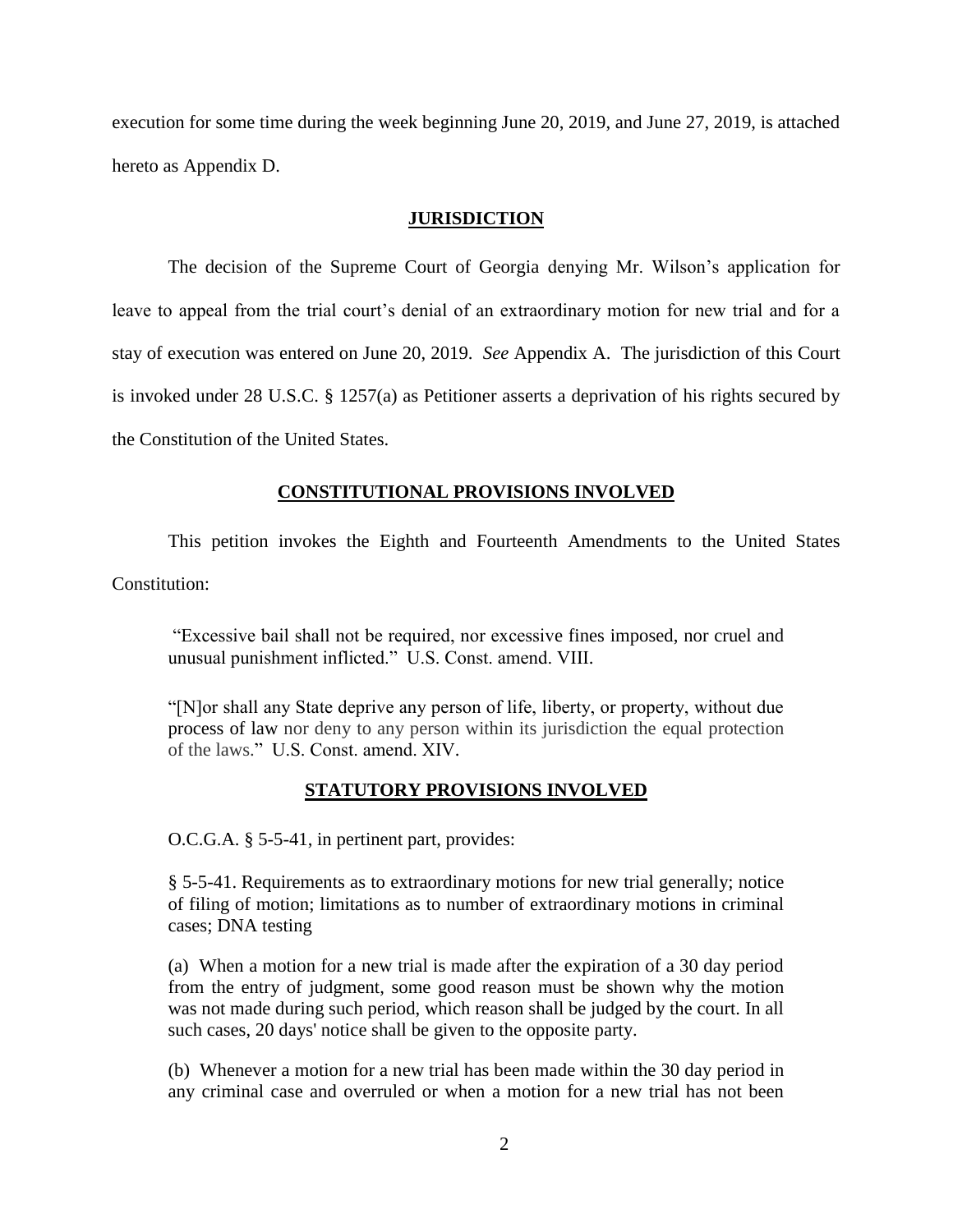made during such period, no motion for a new trial from the same verdict or judgment shall be made or received unless the same is an extraordinary motion or case; and only one such extraordinary motion shall be made or allowed.

(c) (1) Subject to the provisions of subsections (a) and (b) of this Code section, a person convicted of a felony may file a written motion before the trial court that entered the judgment of conviction in his or her case for the performance of forensic deoxyribonucleic acid (DNA) testing.

(2) The filing of the motion as provided in paragraph (1) of this subsection shall not automatically stay an execution.

(3) The motion shall be verified by the petitioner and shall show or provide the following:

(A) Evidence that potentially contains deoxyribonucleic acid (DNA) was obtained in relation to the crime and subsequent indictment, which resulted in his or her conviction;

(B) The evidence was not subjected to the requested DNA testing because the existence of the evidence was unknown to the petitioner or to the petitioner's trial attorney prior to trial or because the technology for the testing was not available at the time of trial;

(C) The identity of the perpetrator was, or should have been, a significant issue in the case;

(D) The requested DNA testing would raise a reasonable probability that the petitioner would have been acquitted if the results of DNA testing had been available at the time of conviction, in light of all the evidence in the case;

(E) A description of the evidence to be tested and, if known, its present location, its origin and the date, time, and means of its original collection;

(F) The results of any DNA or other biological evidence testing that was conducted previously by either the prosecution or the defense, if known;

(G) If known, the names, addresses, and telephone numbers of all persons or entities who are known or believed to have possession of any evidence described by subparagraphs (A) through (F) of this paragraph, and any persons or entities who have provided any of the information contained in petitioner's motion, indicating which person or entity has which items of evidence or information; and

(H) The names, addresses, and telephone numbers of all persons or entities who may testify for the petitioner and a description of the subject matter and summary of the facts to which each person or entity may testify.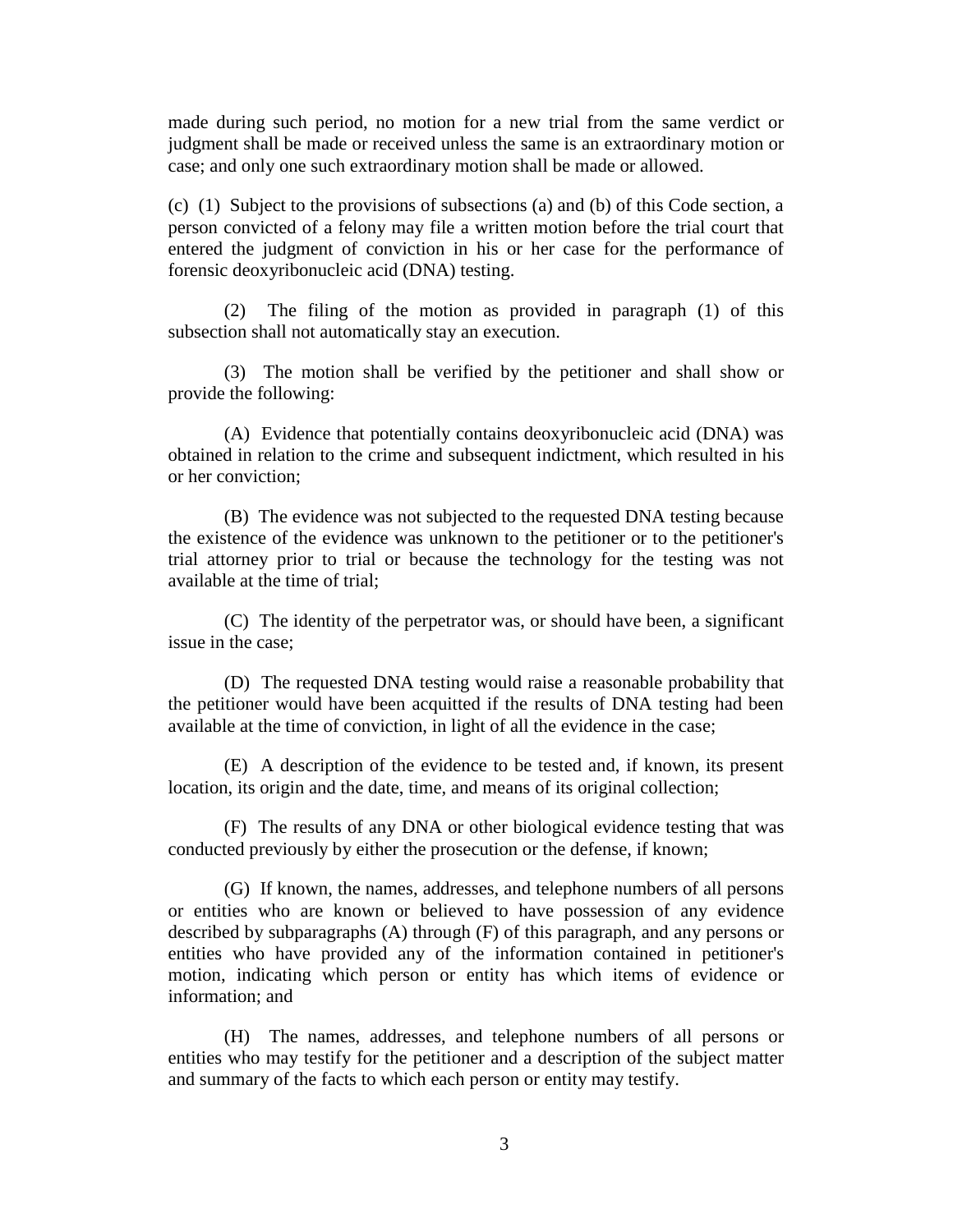(4) The petitioner shall state:

(A) That the motion is not filed for the purpose of delay; and

(B) That the issue was not raised by the petitioner or the requested DNA testing was not ordered in a prior proceeding in the courts of this state or the United States.

(5) The motion shall be served upon the district attorney and the Attorney General. The state shall file its response, if any, within 60 days of being served with the motion. The state shall be given notice and an opportunity to respond at any hearing conducted pursuant to this subsection.

(6) (A) If, after the state files its response, if any, and the court determines that the motion complies with the requirements of paragraphs (3) and (4) of this subsection, the court shall order a hearing to occur after the state has filed its response, but not more than 90 days from the date the motion was filed.

(B) The motion shall be heard by the judge who conducted the trial that resulted in the petitioner's conviction unless the presiding judge determines that the trial judge is unavailable.

(C) Upon request of either party, the court may order, in the interest of justice, that the petitioner be at the hearing on the motion. The court may receive additional memoranda of law or evidence from the parties for up to 30 days after the hearing.

(D) The petitioner and the state may present evidence by sworn and notarized affidavits or testimony; provided, however, any affidavit shall be served on the opposing party at least 15 days prior to the hearing.

(E) The purpose of the hearing shall be to allow the parties to be heard on the issue of whether the petitioner's motion complies with the requirements of paragraphs (3) and (4) of this subsection, whether upon consideration of all of the evidence there is a reasonable probability that the verdict would have been different if the results of the requested DNA testing had been available at the time of trial, and whether the requirements of paragraph (7) of this subsection have been established.

(7) The court shall grant the motion for DNA testing if it determines that the petitioner has met the requirements set forth in paragraphs (3) and (4) of this subsection and that all of the following have been established:

(A) The evidence to be tested is available and in a condition that would permit the DNA testing requested in the motion;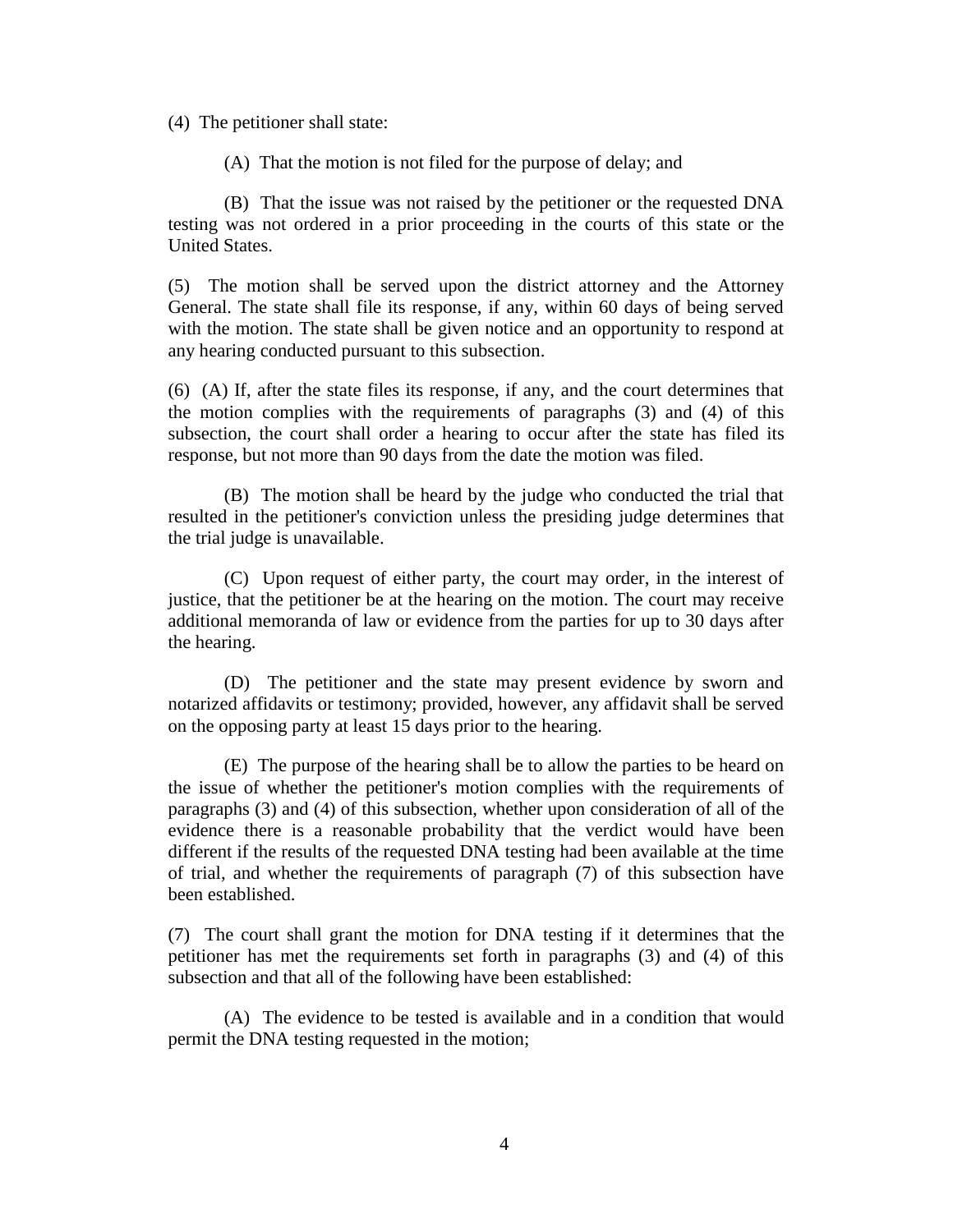(B) The evidence to be tested has been subject to a chain of custody sufficient to establish that it has not been substituted, tampered with, replaced, or altered in any material respect;

(C) The evidence was not tested previously or, if tested previously, the requested DNA test would provide results that are reasonably more discriminating or probative of the identity of the perpetrator than prior test results;

(D) The motion is not made for the purpose of delay;

(E) The identity of the perpetrator of the crime was a significant issue in the case;

(F) The testing requested employs a scientific method that has reached a scientific state of verifiable certainty such that the procedure rests upon the laws of nature; and

(G) The petitioner has made a prima facie showing that the evidence sought to be tested is material to the issue of the petitioner's identity as the perpetrator of, or accomplice to, the crime, aggravating circumstance, or similar transaction that resulted in the conviction.

(8) If the court orders testing pursuant to this subsection, the court shall determine the method of testing and responsibility for payment for the cost of testing, if necessary, and may require the petitioner to pay the costs of testing if the court determines that the petitioner has the ability to pay. If the petitioner is indigent, the cost shall be paid from the fine and bond forfeiture fund as provided in Article 3 of Chapter 21 of Title 15.

(9) If the court orders testing pursuant to this subsection, the court shall order that the evidence be tested by the Division of Forensic Sciences of the Georgia Bureau of Investigation. In addition, the court may also authorize the testing of the evidence by a laboratory that meets the standards of the DNA advisory board established pursuant to the DNA Identification Act of 1994, [Section 14131 of](https://advance.lexis.com/api/document?collection=statutes-legislation&id=urn:contentItem:4YF7-GS31-NRF4-44C7-00000-00&context=)  [Title 42 of the United States Code,](https://advance.lexis.com/api/document?collection=statutes-legislation&id=urn:contentItem:4YF7-GS31-NRF4-44C7-00000-00&context=) to conduct the testing. The court shall order that a sample of the petitioner's DNA be submitted to the Division of Forensic Sciences of the Georgia Bureau of Investigation and that the DNA analysis be stored and maintained by the bureau in the DNA data bank.

(10) If a motion is filed pursuant to this subsection the court shall order the state to preserve during the pendency of the proceeding all evidence that contains biological material, including, but not limited to, stains, fluids, or hair samples in the state's possession or control.

(11) The result of any test ordered under this subsection shall be fully disclosed to the petitioner, the district attorney, and the Attorney General.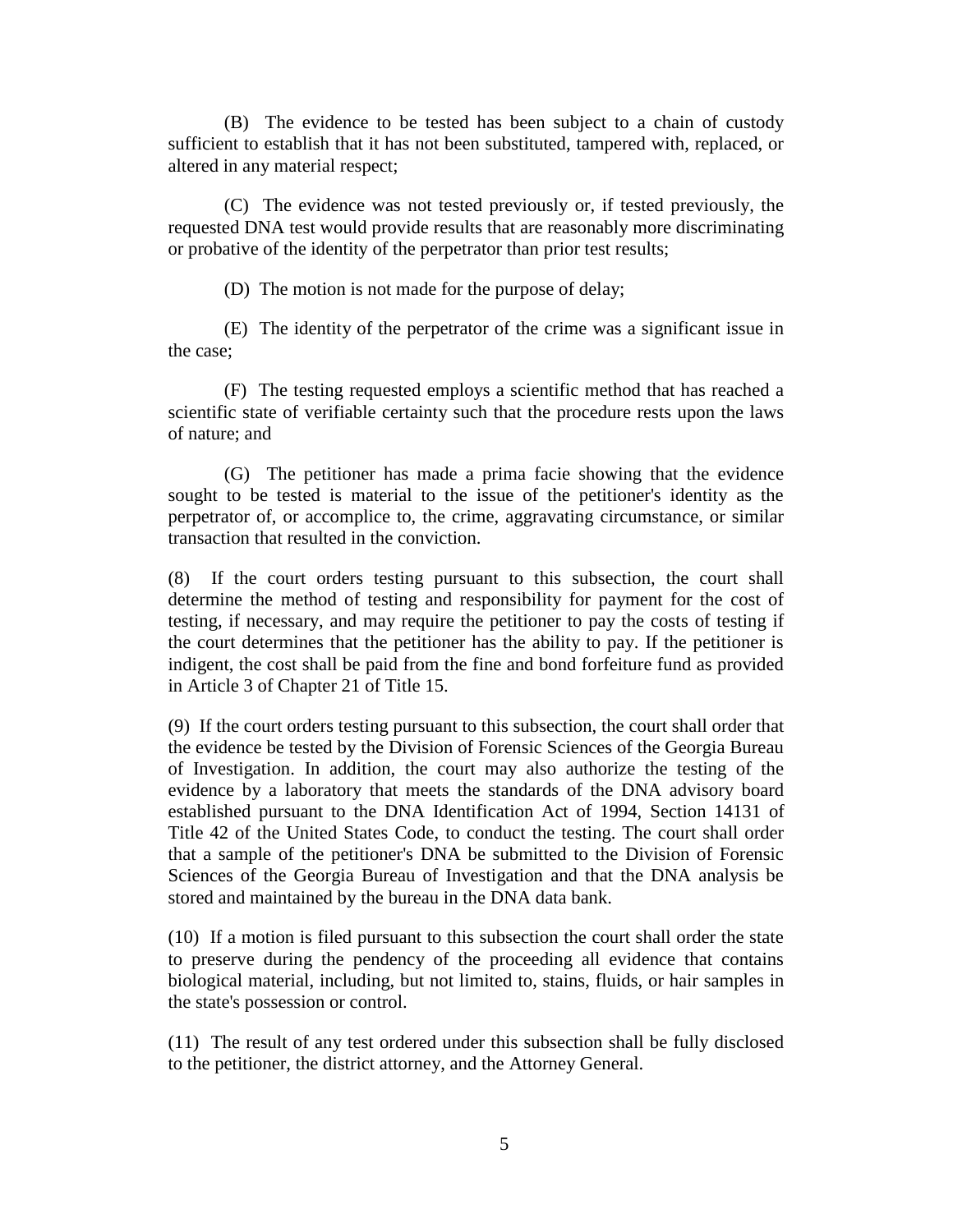(12) The judge shall set forth by written order the rationale for the grant or denial of the motion for new trial filed pursuant to this subsection.

(13) The petitioner or the state may appeal an order, decision, or judgment rendered pursuant to this Code section.

#### **STATEMENT OF THE CASE**

#### **A. Procedural History**

On November 5, 1997, following a trial in the Superior Court of Baldwin County, Georgia, Marion Wilson was convicted and sentenced to death for the 1996 murder of Donovan Parks. The Georgia Supreme Court affirmed on direct appeal. *Wilson v. State*, 271 Ga. 811 (1999), *cert. denied*, 531 U.S. 838 (2000).

After this Court denied certiorari, Wilson sought state post-conviction relief alleging, *inter alia*, that under *Strickland v. Washington*, 466 U.S. 668 (1984), trial counsel were constitutionally ineffective for failing to investigate, develop, and present available mitigating evidence and evidence rebutting the State's case in aggravation. An evidentiary hearing was held on February 22-23, 2005, at which Wilson presented significant evidence, unheard by his sentencing jury, regarding his childhood privations and abuse, and frontal lobe brain damage, and challenged the reliability and admissibility of gang-related evidence the State had submitted, without objection, at sentencing. The Superior Court of Butts County, Georgia ("state habeas court") denied Wilson's petition on December 1, 2008, and the Supreme Court of Georgia summarily denied application for a certificate of probable cause to appeal. This Court denied his petition for writ of certiorari on December 6, 2010. *Wilson v. Terry*, 562 U.S. 1093 (2010).

On December 17, 2010, Wilson filed his timely federal habeas petition in the United States District Court for the Middle District of Georgia. Although the district court observed that "the conduct of Wilson's trial attorneys with regard to their investigation and presentation of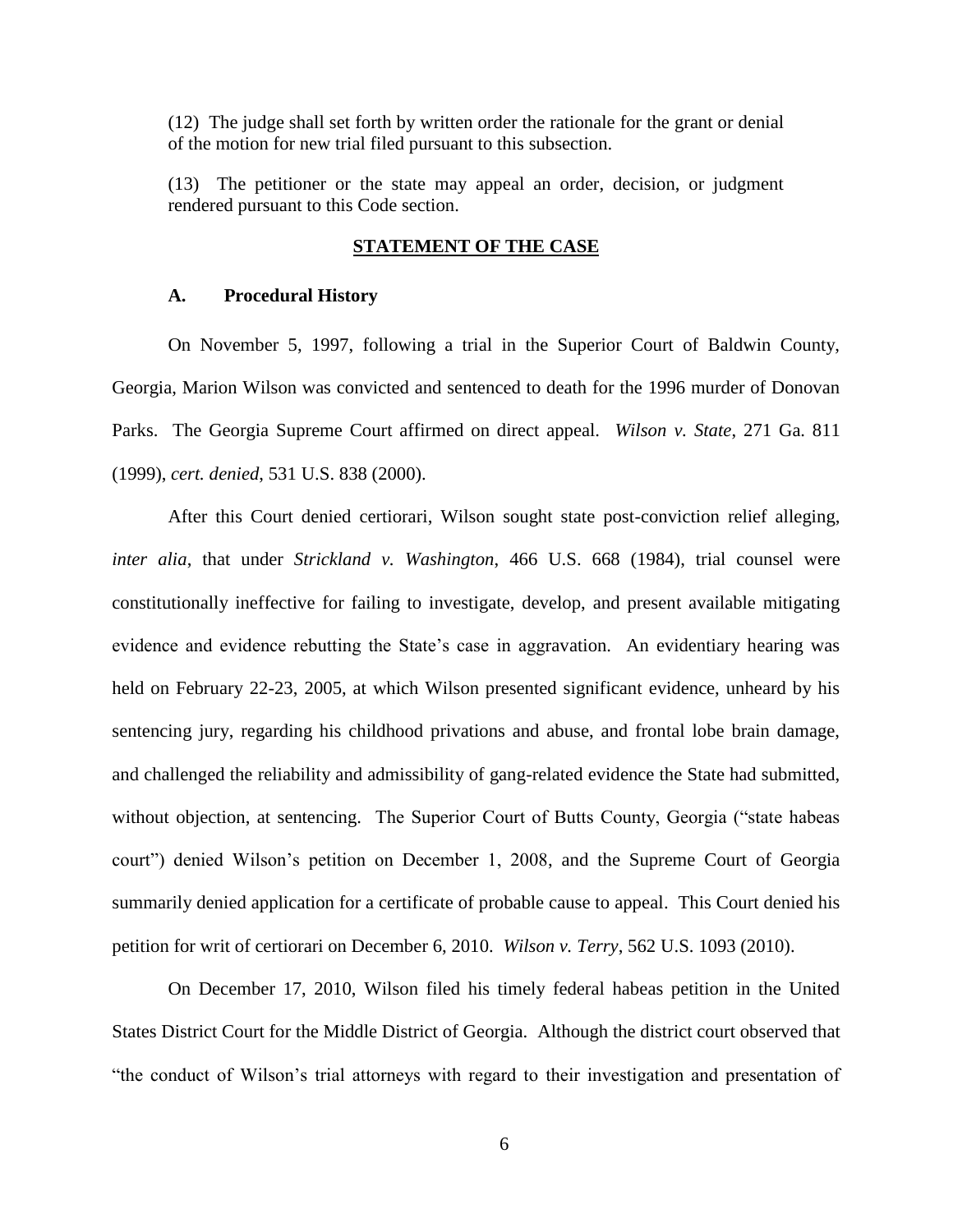mitigation evidence is difficult to defend," Doc. 51 at 1, it nonetheless denied the petition on the ground that any deficiencies were not prejudicial. *See* Doc. 51 at 59-73. It granted a certificate of appealability on a single issue: "[w]hether trial counsel was ineffective during the penalty phase by failing to conduct a reasonable investigation into mitigation evidence and by failing to make a reasonable presentation of mitigation evidence." *Id.* at 108-09. It subsequently denied Wilson's motion to alter or amend the judgment. *See* Docs. 53, 55. Wilson appealed. Doc. 57.

The Eleventh Circuit denied Wilson's motion to expand the certificate of appealability and, on December 15, 2014, affirmed the district court's denial of habeas relief. *See Wilson v. Warden*, 774 F.3d 671 (11th Cir. 2014). The court determined that the focus of its review under 28 U.S.C. § 2254(d) was the Georgia Supreme Court's summary denial of CPC, based on its determination that the Georgia Supreme Court's one-sentence ruling was "the final decision 'on the merits,'" and that, under *Harrington v. Richter*, 562 U.S. 86, 98 (2011), rather than "deferring to the reasoning of the state trial court, we ask whether there was any 'reasonable basis for the [Supreme Court of Georgia] to deny relief.'" *See Wilson*, 774 F.3d at 678 (citations omitted). The panel accordingly disregarded the specific grounds the state habeas court articulated as the bases for its denial of relief, and instead affirmed on the basis of hypothetical reasons for the Georgia Supreme Court's summary denial of CPC. *Id.* at 679-81.

The panel opinion was vacated when the Eleventh Circuit granted rehearing "to determine en banc whether federal courts must 'look through' the summary denial [of a CPC application] by the Supreme Court of Georgia and review the reasoning of the Superior Court of Butts County." *Wilson v. Warden, Ga. Diagnostic Prison*, 834 F.3d 1227, 1230 (11th Cir. 2016). On August 23, 2016, the en banc Eleventh Circuit, by a 6-5 vote, adopted the panel's approach, holding that "[w]hen the last adjudication on the merits provides no reasoned opinion, federal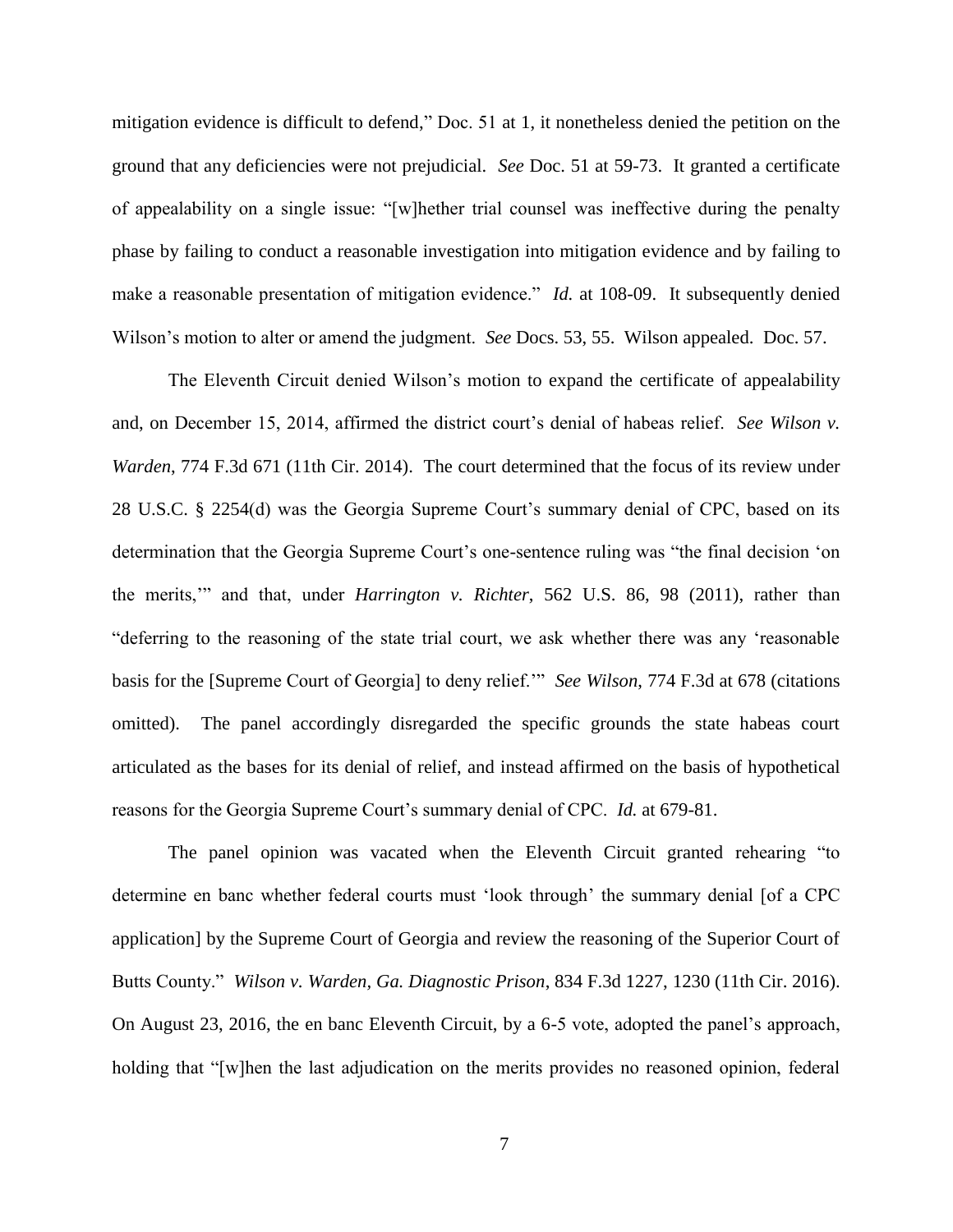courts review that decision using the test announced in *Richter*," which, the majority concluded, required Wilson to "establish that there was no reasonable basis for the Georgia Supreme Court to deny his certificate of probable cause." *Id.* at 1235. The en banc court remanded the case to the panel for consideration of the remaining issues. *Id.* at 1242.

On February 27, 2017, this Court granted certiorari to review the Eleventh Circuit's en banc ruling. *Wilson v. Sellers*, 137 S. Ct. 1203 (2017). 1 On April 17, 2018, the Court reversed the Eleventh Circuit, holding that when a final state court ruling is unaccompanied by reasons for the decision, "the federal court should 'look through' the unexplained decision to the last related state-court decision that does provide a relevant rationale" and "then presume that the unexplained decision adopted the same reasoning." *Wilson*, 138 S. Ct. at 1192. A short time later, this Court vacated the Eleventh Circuit's post-en banc panel decision, *Wilson*, 842 F.3d 1155, and remanded for consideration in light of its decision in *Wilson*, 137 S. Ct. 1203. *See Wilson v. Sellers*, 138 S. Ct. 1591 (2018).

Following this Court's remand, Wilson moved to remand the case to the district court or, alternatively, to expand the COA and allow supplemental briefing. The Eleventh Circuit did not rule on the motion until August 10, 2018, when it issued its opinion on remand. *Wilson*, 898 F.3d at 1316. The court again affirmed the district court's denial of Wilson's petition for a writ of habeas corpus and denied his motion to remand or, alternatively, permit supplemental briefing and expand the COA. *Id*; *see also id.* at 1322. Mr. Wilson filed a petition for writ of certiorari to

<sup>&</sup>lt;sup>1</sup> In the meantime, the Eleventh Circuit panel "reinstat[ed] the original panel opinion and affirm[ed] the denial of Wilson's petition for a writ of habeas corpus." *Wilson v. Warden, Ga. Diagnostic Prison*, 842 F.3d 1155, 1156 (11th Cir. 2016), *vacated by Wilson v. Sellers*, 138 S. Ct. 1591 (2018).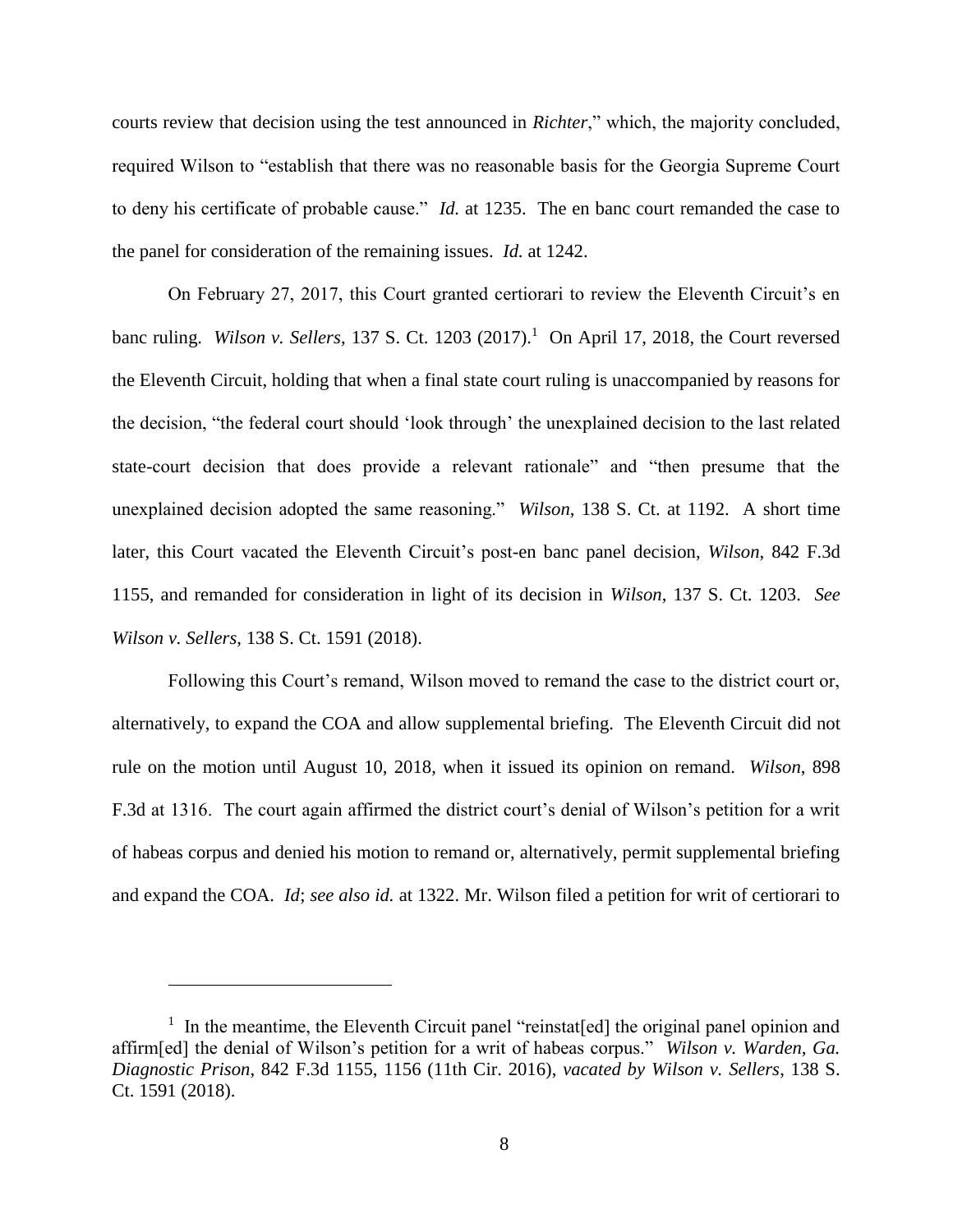review the Eleventh Circuit's ruling on remand, which this Court denied on May 28, 2019. *Wilson v. Ford*, No. 18-8389, 2019 U.S. LEXIS 3640 (U.S. May 28, 2019).

While Mr. Wilson's petition for writ of certiorari was pending before this Court, Mr. Wilson filed an Extraordinary Motion for New Trial (hereinafter "EMNT") in the state trial court in Baldwin County, Georgia, seeking forensic deoxyribonucleic acid ("DNA") testing of a critical piece of evidence used by the prosecutor to secure Mr. Wilson's conviction and death sentence. *See* EMNT, attached as Appendix E hereto. Although he met all pleading requirements set forth in O.C.G.A.  $\S$  5-5-41 (c)(3) and (4) and, accordingly, the trial court was required to "order a hearing to occur after the state has filed its response, but not more than 90 days from the date the motion was filed," O.C.G.A.  $\S$  5-5-41(c)(6)(A), the trial court denied the EMNT on May 30, 2019 (Appendix A)—two days after the State had filed its response (Appendix F hereto) and one day after Mr. Wilson notified the trial court of his intent to file a reply brief in support of the EMNT (Appendix G hereto).

On June 5, 2019, the trial court issued an execution warrant scheduling Mr. Wilson's execution sometime between June 20, 2019, and June 27, 2019. Appendix D.

On June 6, 2019, Mr. Wilson filed a notice of appeal in the trial court and, on June 14, 2019, filed a Consolidated Application to Appeal Denial of Extraordinary Motion for New Trial and Motion for Stay of Execution, which is attached as Appendix H hereto. On June 17, 2019, the State filed its Brief in Opposition to the application (Appendix I hereto). On June 18, 2019, Mr. Wilson filed a Reply Brief in support of the application (Appendix J hereto). The Georgia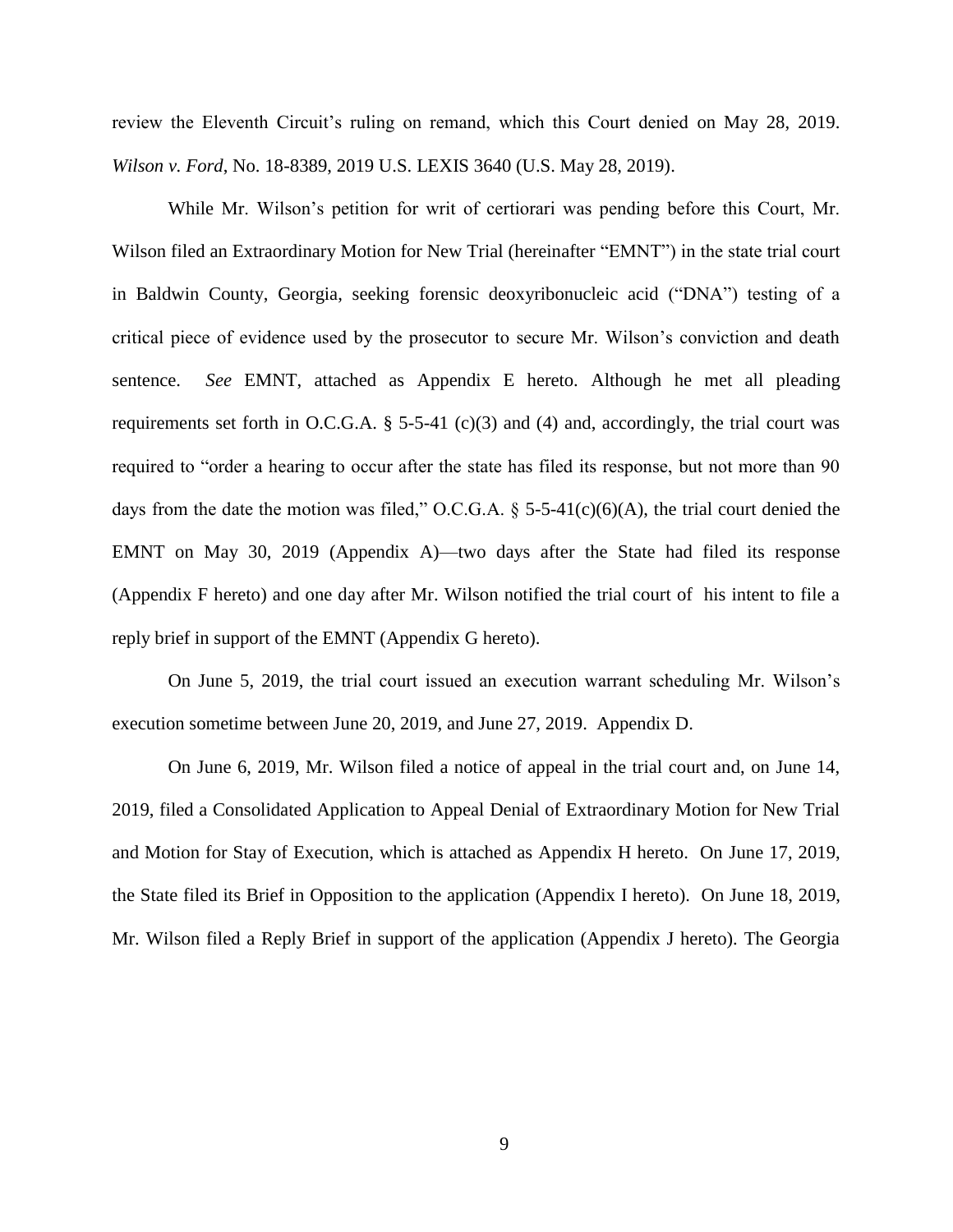Supreme Court denied the Application on June 20, 2019, with one justice dissenting. (Appendix A hereto). $<sup>2</sup>$ </sup>

This Petition follows.

 $\overline{a}$ 

#### **B. Statement of Relevant Facts**

In November 1997, a Baldwin County, Georgia, jury convicted Marion Wilson, Jr. and sentenced him to death for the murder of Donovan Parks, an off-duty state correctional officer who was killed by a single shotgun blast on March 28, 1996. The evidence showed that on the evening of March 28, 1996, Mr. Wilson's codefendant, Robert Butts, solicited a ride from the victim, Donovan Corey Parks,<sup>3</sup> at a Milledgeville Walmart. Butts sat in the front passenger seat of the victim's car while Mr. Wilson sat in the back seat. *Wilson v. State*, 271 Ga. 811, 811-13 (1999). As Mr. Wilson later explained to police, Butts pulled a sawed-off shotgun and ordered the victim to turn over his wallet and exit the car. Butts then exited the passenger side, ordered the victim to lie down, and shot and killed him. *Id*.; *see also* T 1585-90, 1600-01. Butts was arrested after Mr. Wilson's statement to police.

On April 17, 1996, Det. Russell Blenk corroborated the essential points of Mr. Wilson's account in an interview with Baldwin County Jail inmate Randy Garza. Garza, who knew Butts and had spoken with him in jail, reported that Butts admitted soliciting a ride from the victim, pulling the shotgun, ordering him from the car, and killing him while Wilson remained in the back seat. HT 2971-72. Two other inmates, Horace May and Shawn Holcomb, likewise

<sup>2</sup> The Georgia Board of Pardons and Paroles denied Mr. Wilson's clemency application on June 20, 2019. (Appendix K hereto).

<sup>3</sup> According to evidence presented at Butts' trial, Butts knew Mr. Parks. *See* Butts T 1260 (*Butts v. State*, Baldwin Co. Criminal Action No. 39183).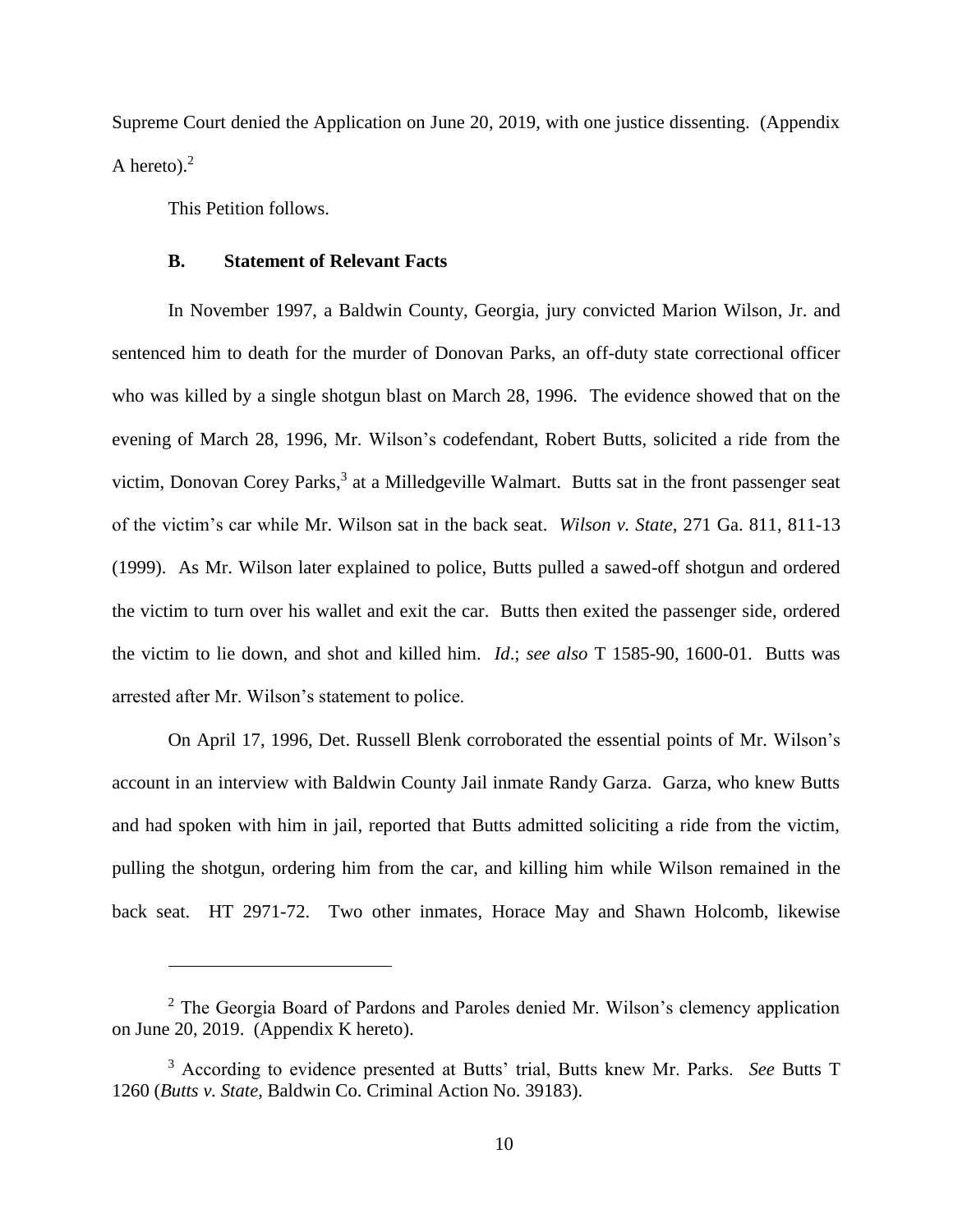reported that Butts had confessed to being the shooter. HT 778-80. In his own police interview, Butts denied any involvement with the crime, but also did not implicate Mr. Wilson. T 2336-74.

Under Georgia's accomplice liability law, Mr. Wilson faced a murder conviction and three sentencing possibilities: life with parole eligibility; life without parole eligibility; or death. Based on his assessment of the evidence of Mr. Wilson's culpability relative to Butts's, however, the prosecutor offered to allow Mr. Wilson to plead guilty in exchange for two consecutive, parolable life sentences, plus twenty years, with a possibility of parole after serving twenty years. PT (09/26/97) at 2-5. Wilson declined the offer. *Id*. at 6-8.<sup>4</sup>

Mr. Wilson went to trial in November 1997, asserting a "mere presence" defense based on Mr. Wilson's statements, as corroborated by Butts's confessions to jail inmates Garza, May, and Holcomb. To establish the admissibility of those confessions, however, defense counsel were required to—but did not—follow a simple procedure announced a year earlier in *Turner v. State*, 267 Ga. 149 (1996). *Wilson*, 271 Ga. at 814-15. As a result of counsel's failings, the prosecution convinced the trial court to exclude Butts' confessions in the culpability phase of trial. T  $1794-1800$ <sup>5</sup> Ultimately, Mr. Wilson was convicted and sentenced to death.

Although the prosecutor had sufficient evidence to establish that Mr. Wilson had knowledge of Butts's plans to commit a robbery and nonetheless got into the victim's car with him, the prosecutor's evidence that Mr. Wilson was actively engaged in the robbery and murder was underwhelming at best: the prosecutor had Mr. Wilson's statements in which Mr. Wilson

<sup>&</sup>lt;sup>4</sup> The prosecutor, by contrast, never offered Butts a deal, even though his attorney "begged" for one. Butts HT 1866.

<sup>&</sup>lt;sup>5</sup> In the penalty phase, trial counsel resorted to presenting the testimony of the defense investigator, William Thrasher, who recounted as third-hand hearsay the contents of his own discussions with the inmates as to what they had heard Butts say about the crime. *See* T 2394- 2411.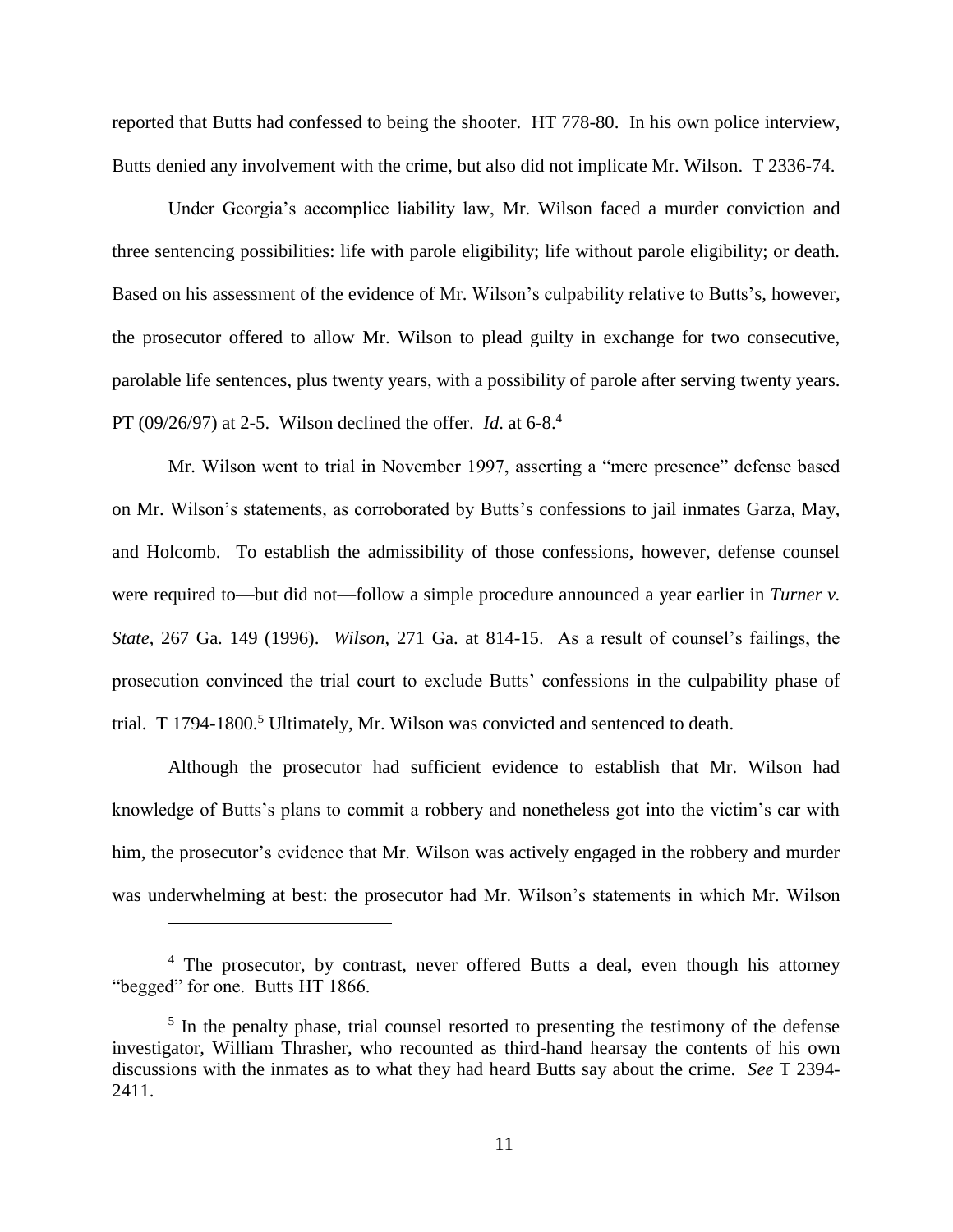admitted to knowing that Butts intended to rob someone that evening and had a weapon, though Mr. Wilson denied that he did anything more than remain seated in the back of the car while Butts forced Mr. Parks out of the car and shot and killed him; Mr. Wilson's actions after the murder in attempting to cover it up (looking for a chop shop in Atlanta to get rid of the car, burning the car, and hiding the shotgun under his bed); and the testimony of a single witness, Kenya Mosley, that Mr. Wilson, in contradiction to his statement, had gone into the Walmart with Butts,<sup>6</sup> although Ms. Mosley's testimony on this point was contradicted by others,<sup>7</sup> and she apparently was mistaken in her belief that a fourth man got into the victim's car with Mr. Parks, Mr. Wilson and Butts.<sup>8</sup>

Given the lack of evidence to counter Mr. Wilson's statement that he remained in the car and did nothing to aid Butts in the robbery and murder of Mr. Parks, the prosecutor needed something more in order to persuade the jury that Mr. Wilson had taken an active role in the offense and, ultimately, that he deserved the death penalty. That something more was the

<sup>&</sup>lt;sup>6</sup> T 1365, 1367-68. The prosecutor later relied on this dubious testimony in sentencing phase summation to argue that Mr. Wilson was inside the Walmart "shopping for somebody to kill." T 2482.

<sup>7</sup> *See* T 1406 (Ms. Mosley's brother, Chico Mosley, testifying on cross examination that he did not see Mr. Wilson inside the Walmart, although he was with his sister in the store and at the check-out line); T 1369 (Walmart cashier Chassica Manson testifying that Mr. Wilson was not the man who bought gum right after Mr. Parks made his purchases). In state habeas proceedings, Mr. Wilson's statement that he was outside the Walmart talking to an acquaintance Felicia Ray, was confirmed by Felicia Ray's sworn testimony that he spoke with her for 10-15 minutes out by her car in the Walmart parking lot while the man he was with was doing something else. *See* HT 3183.

<sup>8</sup> *See* T 1381-82 (Kenya Mosley testifying on cross about third man who got into the car with Mr. Parks); T 1398-1400 (Chico Mosley testifying that he saw two men get into Mr. Parks's car, Butts in the front passenger seat and the person with Butts (*i.e.* Mr. Wilson) in the back). At Butts's trial, Sheriff Sills testified that never credited all of Kenya Mosley's statement and that he had stopped investigating the three-perpetrator theory because it was a red herring. Butts T 2277.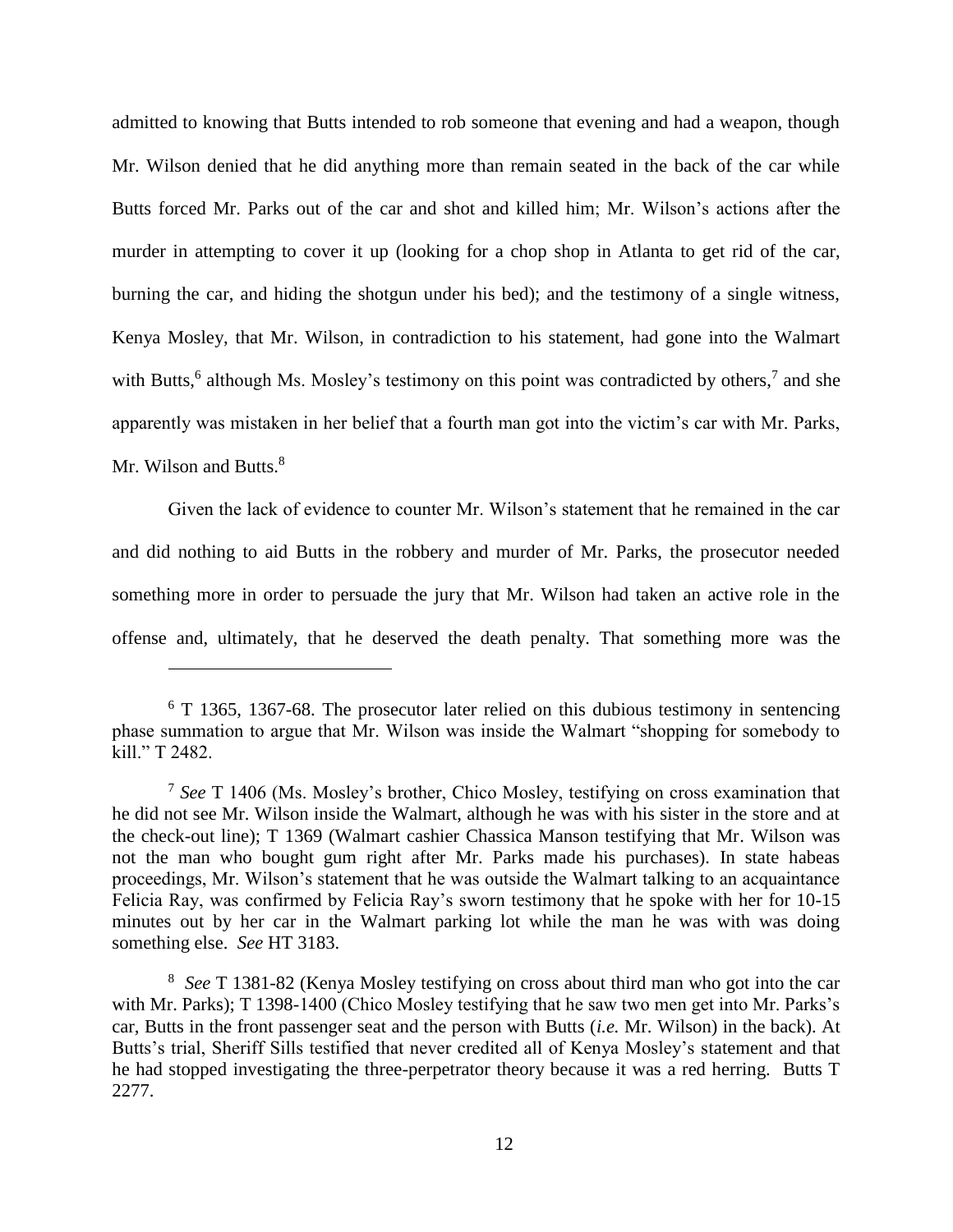victim's necktie, which the prosecutor spun into proof that Mr. Wilson was engaged in physically assaulting the victim. According to the prosecutor, Mr. Wilson must have grabbed the victim by the tie to yank him out of the car before forcing him to the ground and, as the prosecutor told the sentencing jury, shooting him in the head. In large measure on the basis of the prosecutor's arguments about the tie, Mr. Wilson's jury rejected his defense at trial—that he was present when co-defendant Butts robbed and shot the victim, but did not know of Butts's plans to rob Mr. Parks and shoot him.

The necktie's importance to the prosecutor's case is reflected in the significant attention he gave it at trial. In guilt phase opening statement, the prosecutor urged: "Remember the defendant was sitting in the back seat. When the victim's body was found, his tie—somebody had grabbed his tie and yanked it like that. Remember it was this defendant sitting in the back seat. His tie was found so tight around his neck that the EMTs couldn't undo it like that, like a man normally undoes his tie, they had to snip it off." T 1153. The prosecutor's insinuation was clear: the condition of the necktie, together with Mr. Wilson's location in the back of the car, demonstrated that Mr. Wilson had grabbed the tie, yanked the victim by it, and dragged him from the car.

That insinuation became explicit in the prosecutor's guilt phase closing argument, which discussed the tie for a full two pages. T 1836-37. The prosecutor spelled it out:

Who grabbed that tie like this? Who did it? Was it Butts over here? Remember the tie's not on the right side, it's on the left side. Was it Butts with these fifteen foot arms over the top of the roof of the car and over the side and through the window here, yanking it this way? Was it? Huh? If Butts pulled the tie, it would have been this way. How did it get over to this side? Or when he gave the signal or he got the signal, was it Murdock [Wilson] sitting right behind Butts here? And when whoever gave the signal, him, the tie, yanking it to the left like that. It had to be him. It had to be him. Whether he pulled the gun or not, he helped the whole yards.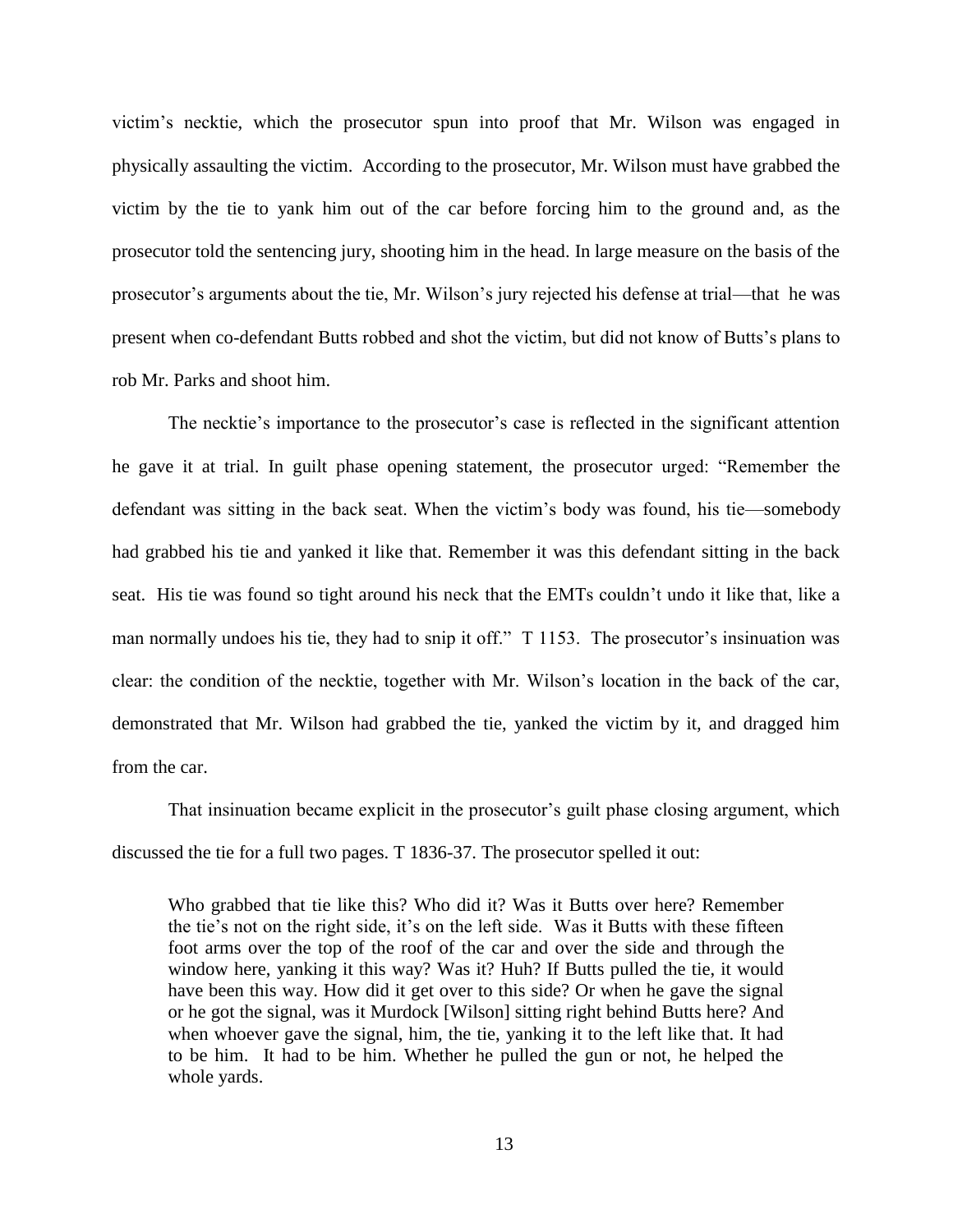T 1838.

 $\overline{a}$ 

Finally, in sentencing phase closing, the prosecutor relied on the tie as an aggravating factor warranting a death sentence:

And when this nice man said I'll give you a ride and even went to the point of clearing out the back seat to make that man right there [Wilson] more comfortable, he took them out on Highway 49 and on Felton Drive there, grabbed his tie, yanked it over like this, ordered him to lay down on the ground like a dog with his head on the bottom on the ground and . . . picture this—Donavan Corey Parks—you were out at the scene—laying down on the ground with his tie choking him, face down. And the last three sounds that he ever heard before he left this world. Pow! That's why we're here.

T 2482-83. The prosecutor then promptly segued into an argument that Mr. Wilson in fact shot Mr. Parks—despite the prosecutor's earlier concession that the evidence did not establish who fired the fatal shot. Rather, he proclaimed: "[T]hat man right there took that shotgun and fired it and into the night—into the night, it sent 50 of these pellets—50 of them—that flash of light screaming out of this cartridge, aimed right in the back of that man's head, 50 of them. . . . That's what he did."  $T$  2483.9

The tie thus played a critical role in the prosecution's case against Mr. Wilson at both guilt-innocence and penalty phases. And, it accordingly almost certainly influenced jurors in their decisions to convict Mr. Wilson and to sentence him to death. Proof that Mr. Wilson was

<sup>&</sup>lt;sup>9</sup> In Butts's trial a year later, the prosecutor made practically the same argument, this time aimed at Butts:

<sup>[</sup>T]his man took this sawed-off shotgun on that dark and rainy night and I want you to picture in your minds the last sounds that Donavan [sic] Cory Parks heard before he left this earth. He sent these forty something pellets with this 1 shot roaring through the night into the head of poor, innocent Donavan [sic] Parks, blowing his brains out on the road and on the back of his coat.

Butts T 2909. Subsequently, in Butts's state habeas proceedings, the prosecutor testified that he personally believed Butts was the shooter. Butts HT 2282, 2285, 2295.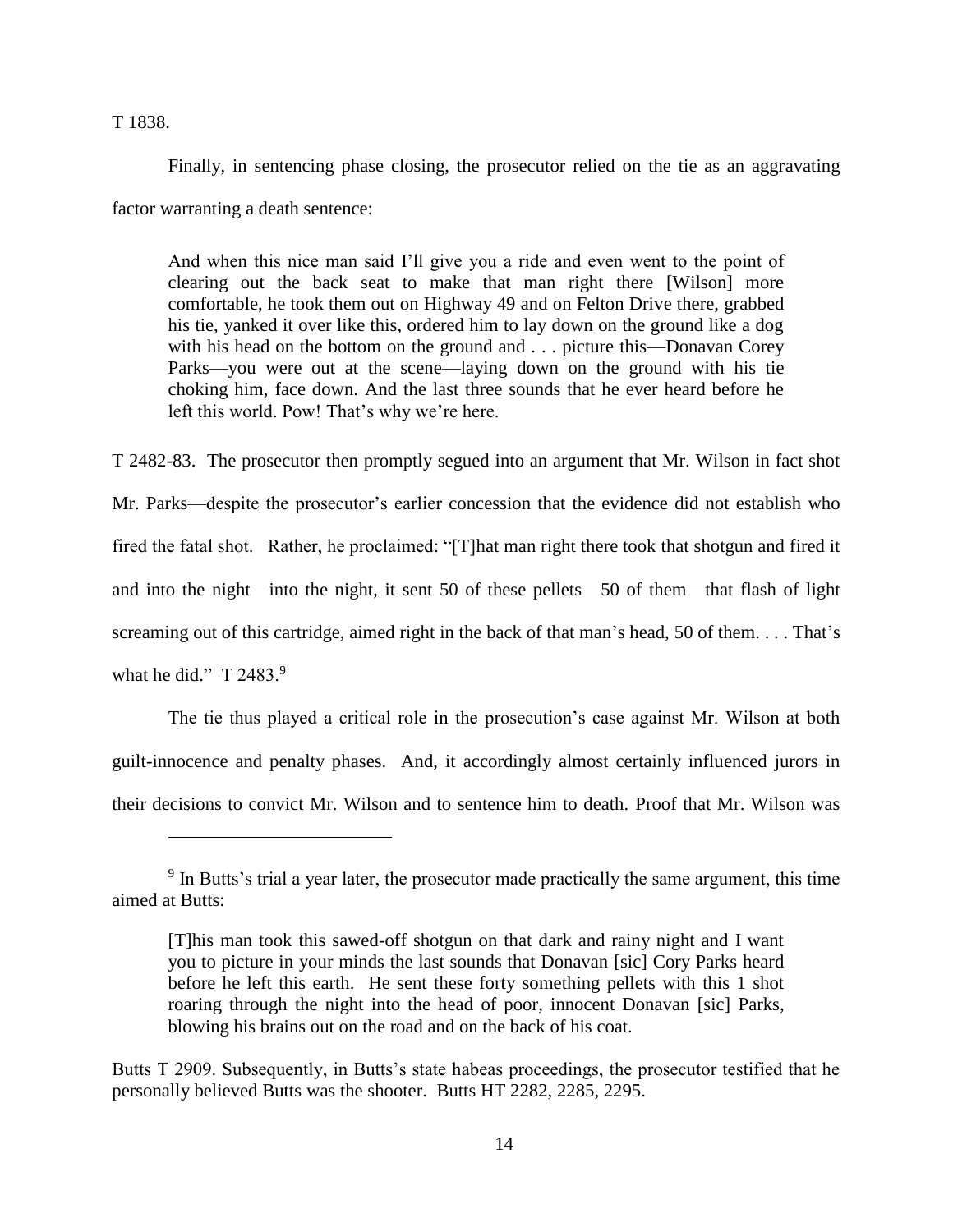not the person who grabbed the tie would thus be compelling proof that, pursuant to *Enmund v. Florida*, 458 U.S. 782 (1982), and *Tison v. Arizona*, 481 U.S. 137 (1987), Mr. Wilson is not eligible for the death penalty because he "did not [himself] kill the victim[]" and his "involvement in the events leading up to the murder[] was [not] active, recklessly indifferent and substantial." *Kennedy v. Louisiana*, 554 U.S. 407, 421 (2008). Moreover, even if not sufficient to render Mr. Wilson ineligible for the death penalty, proof that would have undermined the State's closing argument and demonstrated that Mr. Wilson was *not* the shooter is sufficient to create "a reasonable probability that the [sentence] would have been different if the results of the requested DNA testing had been available at the time of trial." O.C.G.A. § 5-5-41 (c)(3)(D); *see, e.g.*, *Crawford v. State*, 278 Ga. 95, 99 (2004) (DNA testing not required where "results would not in reasonable probability have led to Crawford's acquittal or to his receiving a sentence less than death, if they had been available at Crawford's trial"). *See also Brady v. Maryland*, 373 U.S. 83, 86 (1963) (agreeing with state supreme court's conclusion that the prosecutor violated due process in suppressing codefendant's confession to shooting the victim and the court's decision that only sentencing relief was required because the suppressed evidence would not have reasonably changed the outcome of the guilt determination).

The trial court, however, denied Mr. Wilson's extraordinary motion for new trial and DNA testing without conducting the hearing required by statute, *see* O.C.G.A § 5-5-41 (c)(6), or even giving him an opportunity to respond to the State's misleading brief in opposition to the motion. The Supreme Court of Georgia, in turn, denied without comment the application for leave to appeal, over the dissent of Justice Benham. *See* Appendix A. The Georgia Supreme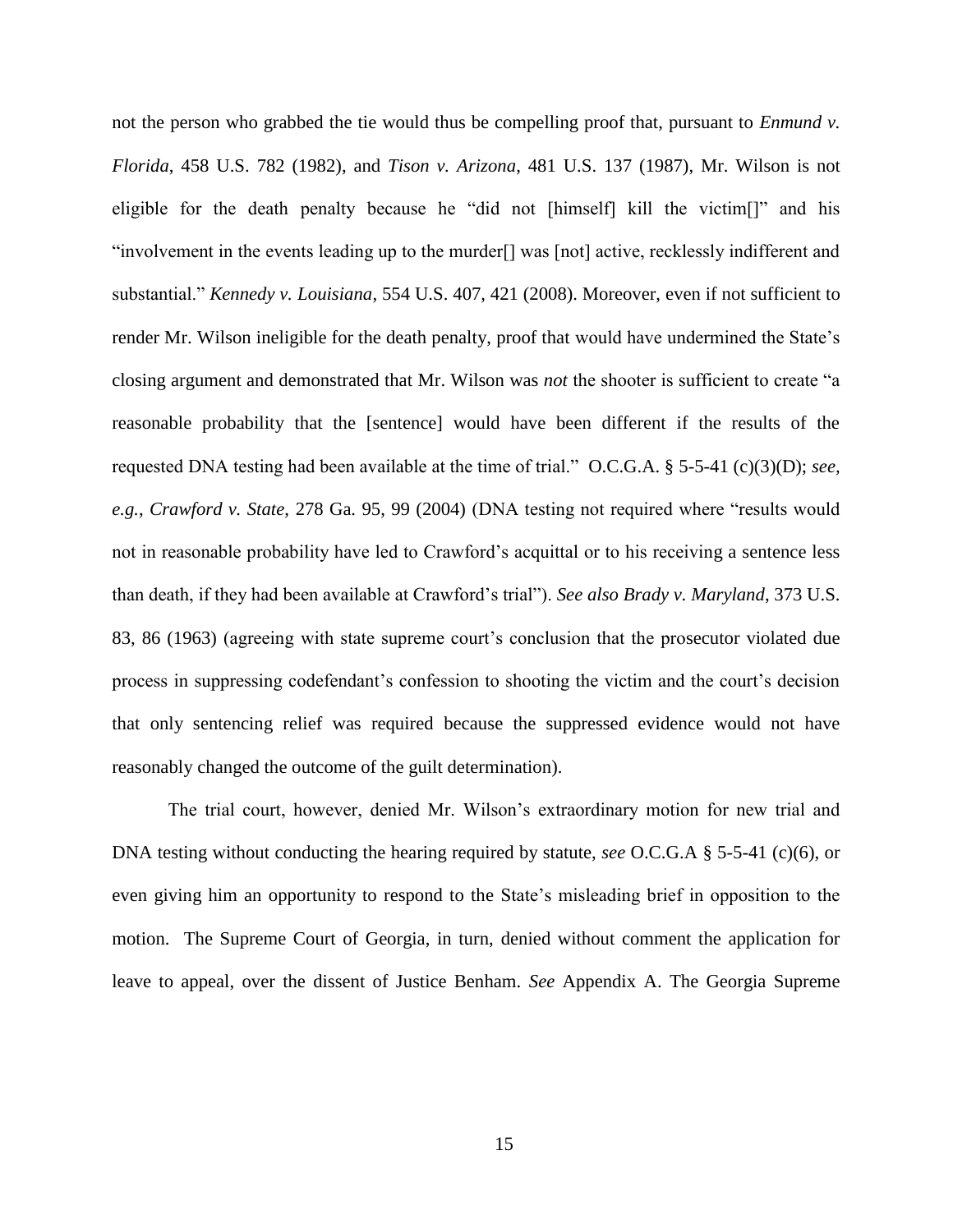Court's denial thus left the trial court's reasoning intact (or, to the extent the court's order is construed as merits decision, it presumptively adopted the trial court's reasoning<sup>10</sup>).

#### **HOW THE FEDERAL QUESTION WAS RAISED BELOW**

After the trial court denied Mr. Wilson's extraordinary motion for new trial and for DNA testing without first affording him the statutorily mandated hearing or even the opportunity to respond to the State's brief in opposition, Mr. Wilson argued before the Supreme Court of Georgia that the failure to afford these rights to be heard violated the Fourteenth Amendment's Due Process Clause. The Supreme Court of Georgia, in turn, failed to enforce the DNA-testing statute and its own interpretation of the statute by denying Mr. Wilson's application for leave to appeal, giving rise to additional constitutional infirmities under the Eighth and Fourteenth Amendments.

### **REASONS WHY THE PETITION SHOULD BE GRANTED**

**I. By Failing to Conduct the Hearing Required by Georgia's DNA Statute or Even to Provide Mr. Wilson an Opportunity to Respond to the State's Arguments Before Ruling, the Trial Court Procedures Were Fundamentally Inadequate to Vindicate Mr. Wilson's Compelling Interest in Securing DNA Proof Establishing His Ineligibility for Execution.**

Although this Court has held that a criminal defendant does not have a substantive due process right to access potentially exculpatory DNA testing, Mr. Wilson "does . . . have a liberty interest in demonstrating his innocence with new [DNA] evidence under state law." *DA's Office v. Osborne*, 557 U.S. 52, 68, 72-74 (2009).<sup>11</sup> "When . . . a State creates a liberty interest, the Due

<sup>10</sup> *See Wilson v. Sellers*, 138 S. Ct. 1188 (2018).

<sup>&</sup>lt;sup>11</sup> *Osborne* was not a capital case (and Alaska, where the case arose, does not authorize capital punishment), thus the language in *Osborne* is focused on questions of innocence. But the reasoning of *Osborne* extends to capital cases in which a defendant seeks the opportunity under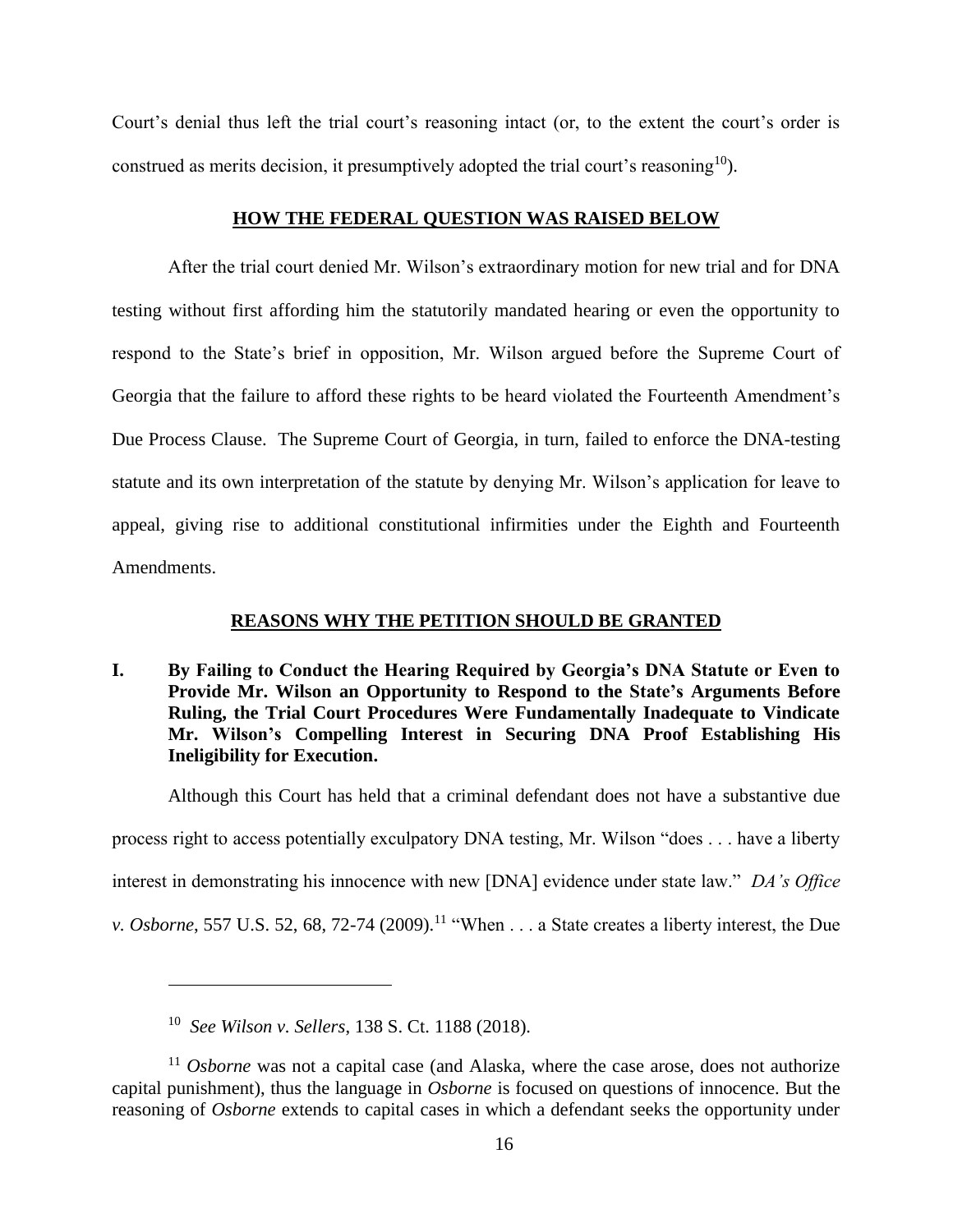Process Clause requires fair procedures for its vindication—and federal courts will review the application of those constitutionally required procedures." *Swarthout v. Cooke*, 562 U.S. 216, 220 (2011).

"The fundamental requirement of due process is the opportunity to be heard 'at a meaningful time and in a meaningful manner.'" *Matthews v. Eldridge*, 424 U.S. 319, 333 (1976) (quoting *Armstrong v. Manzo*, 380 U.S. 545, 552 (1965)). *See also, e.g.*, *Wilkinson v. Austin*, 545 U.S. 209, 226 (2005) ("[A] fair opportunity for rebuttal . . . [is] among the most important procedural mechanisms for purposes of avoiding erroneous deprivations.").

Here, Mr. Wilson was denied due process by virtue of the lower courts' failure to afford him a hearing prior to denying his motion for access to DNA testing of the necktie. First, the Georgia statute mandates a hearing where a defendant makes a prima facie showing of certain required facts, which Mr. Wilson did in this case. O.C.G.A.  $\S$  5-5-41 (c)(6)(A) ("If ... the court determines that the motion complies with the requirements of paragraphs (3) and (4) of this subsection, the court *shall* order a hearing to occur . . . ."). The purpose of that hearing, the statute explains, is

to allow the parties to be heard on the issue of whether the petitioner's motion complies with the requirements of paragraphs (3) and (4) of this subsection, whether upon consideration of all of the evidence there is a reasonable probability

 $\overline{a}$ 

state law to provide evidence demonstrating not actual innocence of the crime of conviction, but actual innocence of the death penalty, *see Sawyer v. Whitley*, 505 U.S. 333 (1992), and/or the likelihood that he would have received a sentence less than death had the DNA evidence been available. In *Skinner v. Switzer*, 562 U.S. 521 (2011), this Court held that a death-sentenced inmate could bring an action under 42 U.S.C. § 1983 to challenge the constitutionality of Texas's DNA-testing statute. In its opinion, the Court observed that Skinner had alleged that the state's "refusal 'to release the biological evidence for testing . . . has deprived [him] of his liberty interests in utilizing state procedures to obtain reversal of his conviction and/or to obtain a pardon *or reduction of his sentence* . . . ." *Id.* at 530.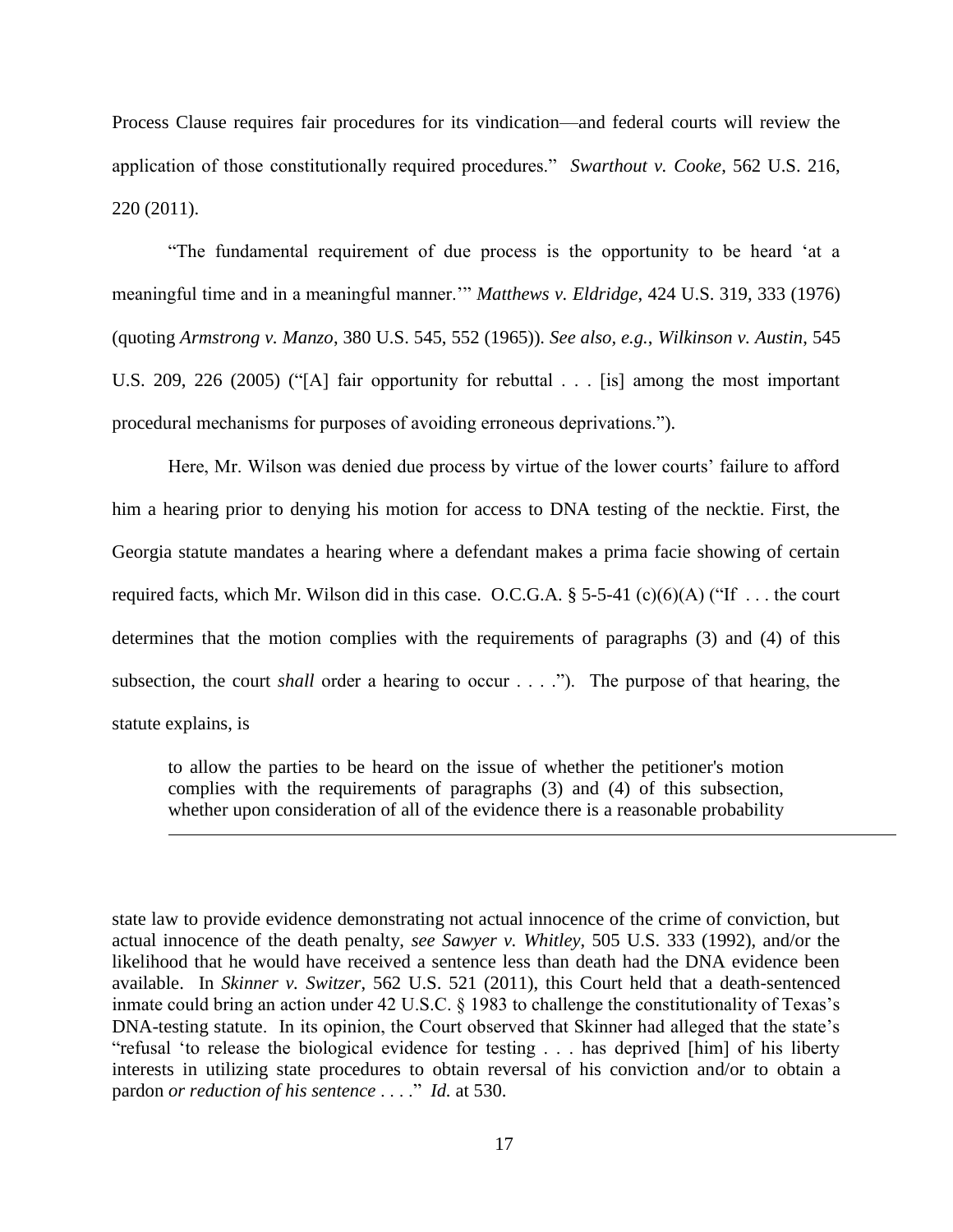that the verdict would have been different if the results of the requested DNA testing had been available at the time of trial, and whether the requirements of paragraph (7) of this subsection have been established.

O.C.G.A.  $\S 5-5-41$  (c)(6)(E). If, after the hearing, the court finds that the defendant has satisfied those requirements and additional criteria, the court is directed to grant the motion for DNA testing. O.C.G.A.  $\S$  5-5-41(c)(7).

Mr. Wilson satisfied all of the statute's pleading requirements and, accordingly, the statute mandated a hearing to afford him the opportunity to prove his allegations and his entitlement to testing. Nonetheless, the trial court bypassed the hearing entirely, making factual findings it was not entitled to make under the statute until the parties had been given the opportunity to present evidence. This violated Mr. Wilson's liberty interest in having the courts follow the dictates of the statute and provide him the opportunity to demonstrate that he had met the criteria to obtain DNA testing. Moreover, under the *Mathews* balancing test—which weighs "(A) the private interest affected; (B) the risk of erroneous deprivation of that interest through the procedures used; and  $(C)$  the government interest at stake"<sup>12</sup>—for procedural due process required a hearing to address the complicated factors the statute requires litigants to prove. Mr. Wilson clearly has an interest of overriding importance in preventing his unjust execution; the issues that Georgia's DNA-testing statute require him to prove are complex and warrant adversarial testing in court; and the State, while it has an interest in carrying out properlyimposed death sentences, has no interest in conducting an unjust execution.

Mr. Wilson should have been given the opportunity to prove his entitlement to DNA testing of the necktie. The Georgia courts' failure to provide a hearing—in defiance of the mandatory language of the statute—denied him this meaningful opportunity to be heard in a

<sup>12</sup> *Nelson v. Colorado*, 137 S. Ct. 1249, 1255 (2017) (citing *Mathews*, 424 U.S. at 335).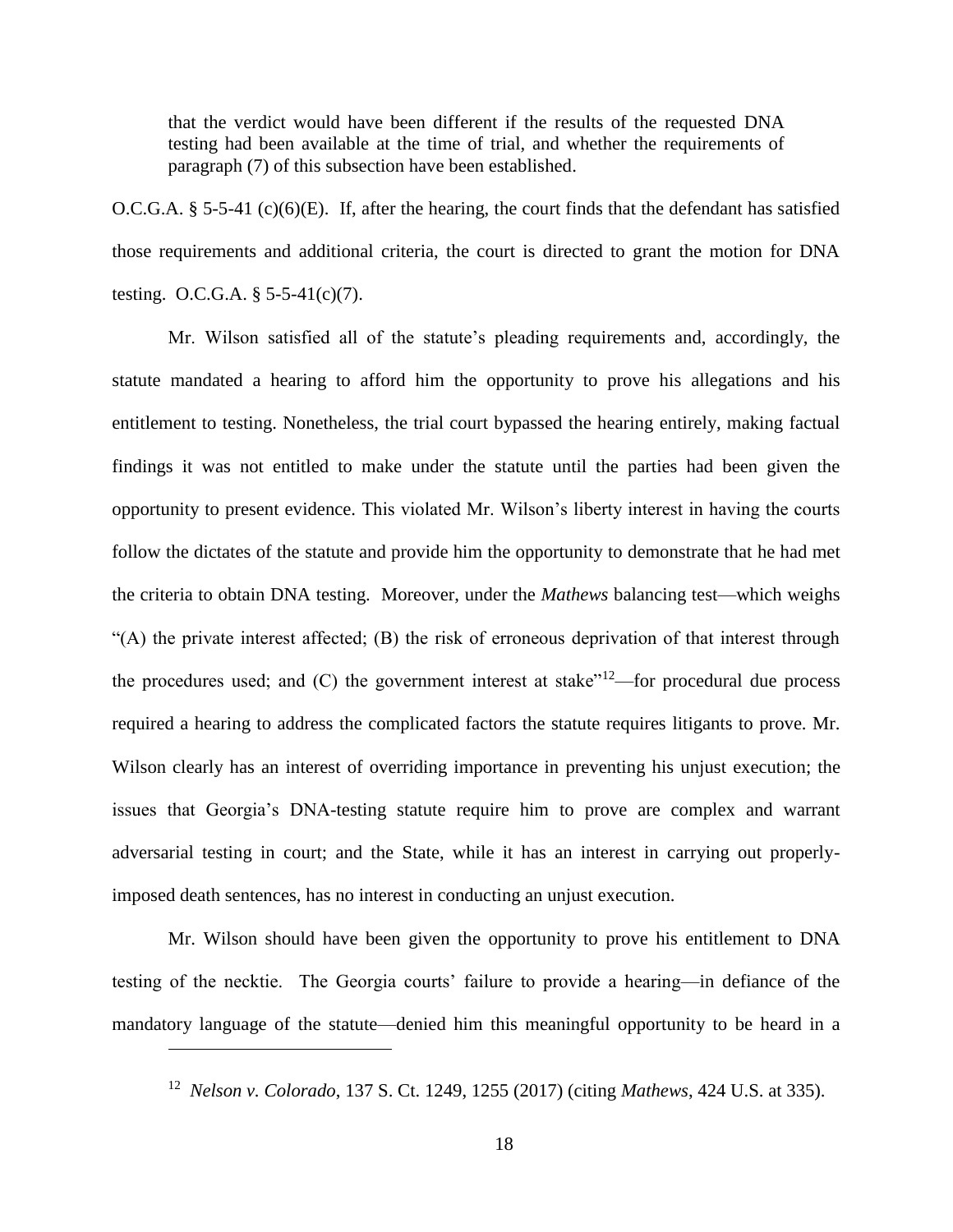meaningful forum, and thus created an unacceptable and unnecessary risk that Petitioner will be erroneously deprived of his liberty interest in preventing his unjust execution. Certiorari should be granted to correct this due process violation.

**II. The Georgia Courts Violated Due Process and the Eighth Amendment by Assessing the Impact of Potentially Favorable DNA Evidence Solely on the Basis of the Trial Evidence Viewed in the Light Most Favorable to the State, Rather Than Considering All the Evidence, Including that Presented at Trial and Developed Thereafter, with a Bearing on Mr. Wilson's Personal Culpability.**

The DNA-testing statute requires the movant to show that favorable DNA results "would raise a reasonable probability that the petitioner would have been acquitted if the results of DNA testing had been available at the time of conviction, *in light of all the evidence in the case*. . . ." O.C.G.A. § 5-5-41 (c)(3)(D). The trial court, however, although bypassing the required hearing, assessed the possible impact of the evidence solely on the basis of the trial evidence, viewed in the light most favorable to the prosecution. *See* Appendix B at 5-8. <sup>13</sup> The trial court did not the evidence presented both at trial and in state habeas proceedings that severely undermined the State's contention at trial that Petitioner not only physically assaulted the victim by grabbing his necktie, but also fired the fatal shot.

The trial court's misleading and truncated analysis was not only contrary to the language of the statute, but it defeats the purpose of the statute to disregard all the evidence bearing on the

<sup>&</sup>lt;sup>13</sup> The trial court also found, specifically, that "regardless of whether Defendant ever touched the tie around Donovan Parks's neck with his gloved hand, *he was convicted of murder by shooting Parks in the head*," Appendix B at 7—despite the lack of any actual evidence that Mr. Wilson in fact shot Mr. Parks and disregarding the critical role the necktie played in the prosecutor's argument that Mr. Wilson was in fact the shooter. The trial court's conclusion that "identity" was never an issue because it was not an element of the offense of murder is similarly flawed, given how important it was for prosecutor Bright to argue, on the basis of the necktie, that Mr. Wilson *was* the shooter in order to obtain a death sentence.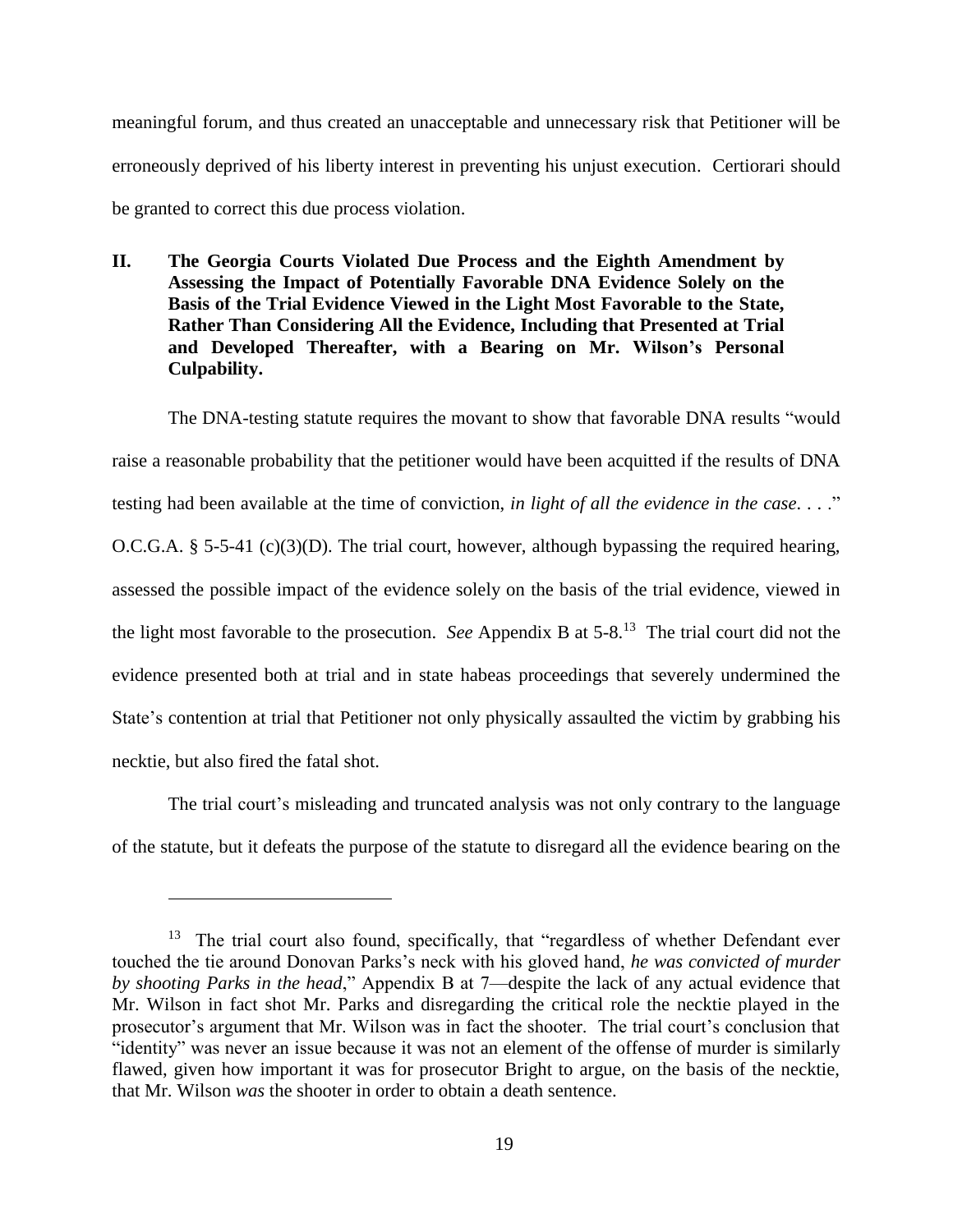issue of Mr. Wilson's culpability. This includes all the evidence that demonstrates that Butts, not Mr. Wilson, had the active role in the case, the prosecutor's personal belief (expressed years after Mr. Wilson's trial) that Butts was in fact the shooter, and, with regard to sentencing, the array of evidence that undermines the aggravated nature of the State's penalty phase case. As this court has observed, in addressing the analysis of new evidence of actual innocence:.

[T]he *Schlup* inquiry [into proof of actual innocence]. . . requires a holistic judgment about "'all the evidence,'" . . . and its likely effect on reasonable jurors applying the reasonable-doubt standard. As a general rule, the inquiry does not turn on discrete findings regarding disputed points of fact, and "[i]t is not the district court's independent judgment as to whether reasonable doubt exists that the standard addresses," 513 U.S., at 329, 115 S. Ct. 851, 130 L. Ed. 2d 808. Here, although the District Court attentively managed complex proceedings, carefully reviewed the extensive record, and drew certain conclusions about the evidence, the court did not clearly apply *Schlup*'s predictive standard regarding whether reasonable jurors would have reasonable doubt. As we shall explain, moreover, we are uncertain about the basis for some of the District Court's conclusions—a consideration that weakens our reliance on its determinations.

*House v. Bell*, 547 U.S. 518, 539-40 (2006) (quoting *Schlup v. Delo*, 513 U.S. 298, 328-29 (1995) (internal citation omitted). The Georgia courts' disregard of the evidence that supports the conclusion that Mr. Wilson had only a marginal role in the offense—one that under *Enmund v. Florida* renders him *ineligible* for the death penalty or, at the least, evidence that would likely have resulted in a sentence less than death—violates the spirit of the DNA statute and renders its promise wholly illusory. Moreover, by failing to consider the cumulative effect of all the evidence bearing on Mr. Wilson's culpability the courts below created an unacceptable risk that the death penalty in will be executed in violation of the Eighth Amendment as excessive punishment for the actions reasonably attributed to Mr. Wilson.

# **III. The statute's ambiguous disregard of the potential impact of favorable DNA test results on a capital sentence and the Georgia Supreme Court's**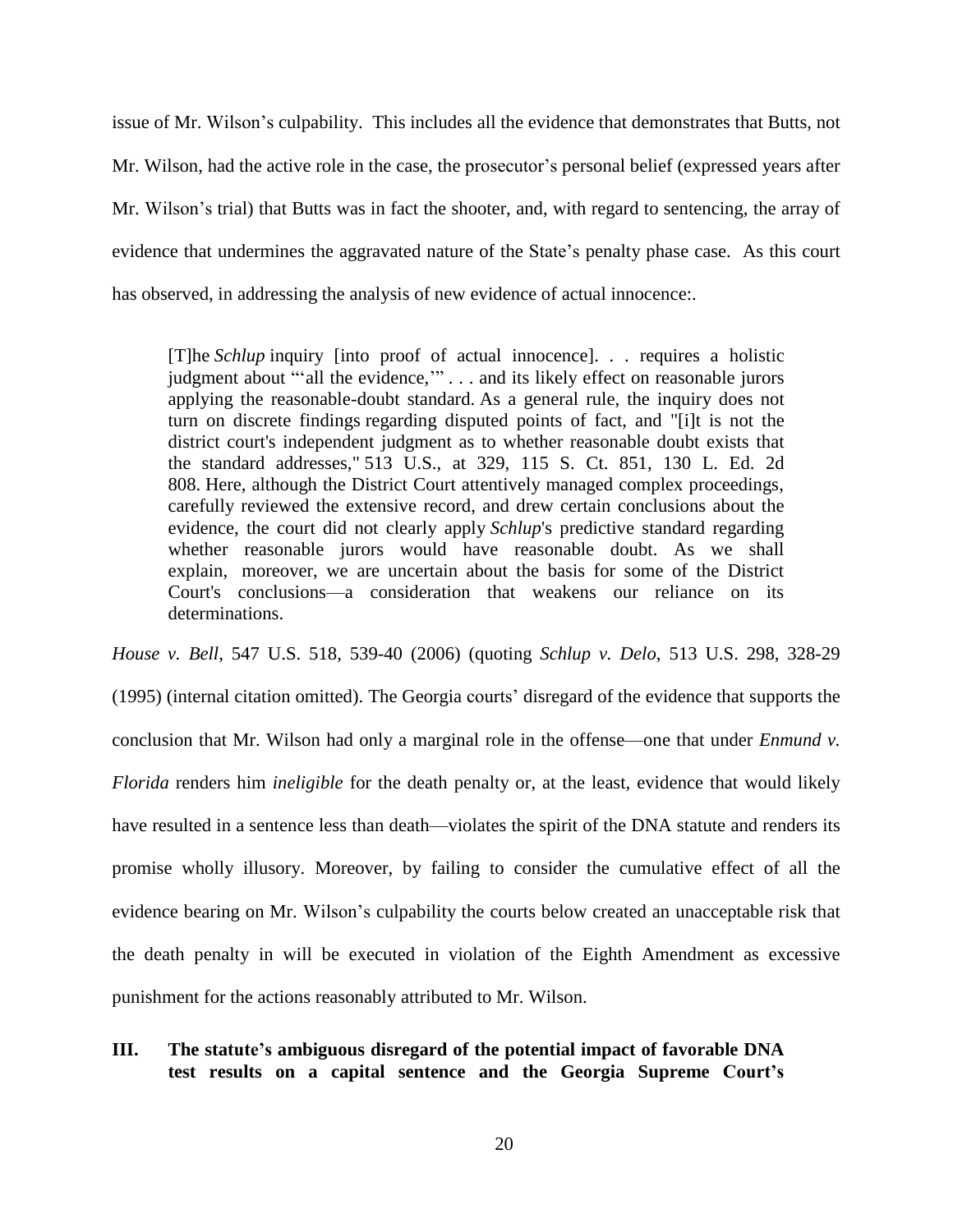### **repudiation of its prior reading of the statute to include the impact on a death sentence violate Due Process and the Eighth Amendment.**

As a precursor to the grant of a hearing, the DNA-testing statute instructs trial courts to consider whether "[t]he requested DNA testing would raise a reasonable probability that the petitioner would have been acquitted if the results of DNA testing had been available at the time of conviction, in light of all the evidence in the case." O.C.G.A. § 5-5-41 (c)(3(D). But, it also instructs trial courts that DNA testing *must* be granted upon a showing *inter alia* that "[t]he petitioner has made a prima facie showing that the evidence sought to be tested is material to the issue of the petitioner's identity as the perpetrator of, *or accomplice to*, the crime, *aggravating circumstance*, or similar transaction that resulted in the conviction." O.C.G.A. § 5-5-  $41(c)(7)(G)$ .

In *Crawford v. State*, 278 Ga. 95 (2004), the only decision applying the DNA-testing statute to a death-sentenced defendant, the Georgia Supreme Court construed the statute to authorize DNA testing when favorable results would have a likely impact on sentence. It denied relief in the case "because, even assuming the reality of the DNA testing results Crawford has hypothesized, such results would not in reasonable probability have led to Crawford's acquittal, *or to his receiving a sentence less than death*, if they had been available at Crawford's trial." *Id.* at 99 (emphasis supplied). In Mr. Wilson's case, however, the Georgia Supreme Court repudiated its prior holding.

Having made DNA testing available to those convicted of felonies, *see* O.C.G.A. § 5-5- 41 (c)(1), it is wholly arbitrary to disallow such testing for those who can demonstrate that favorable test results would have had a likely impact on the jury's decision to impose the death penalty. *See, e.g.*, *Smith v. Murray*, 477 U.S. 527, 537-38 (1986) (acknowledging that concept of "actual innocence" may be applied to errors with respect to the death penalty); *see also Sawyer v.*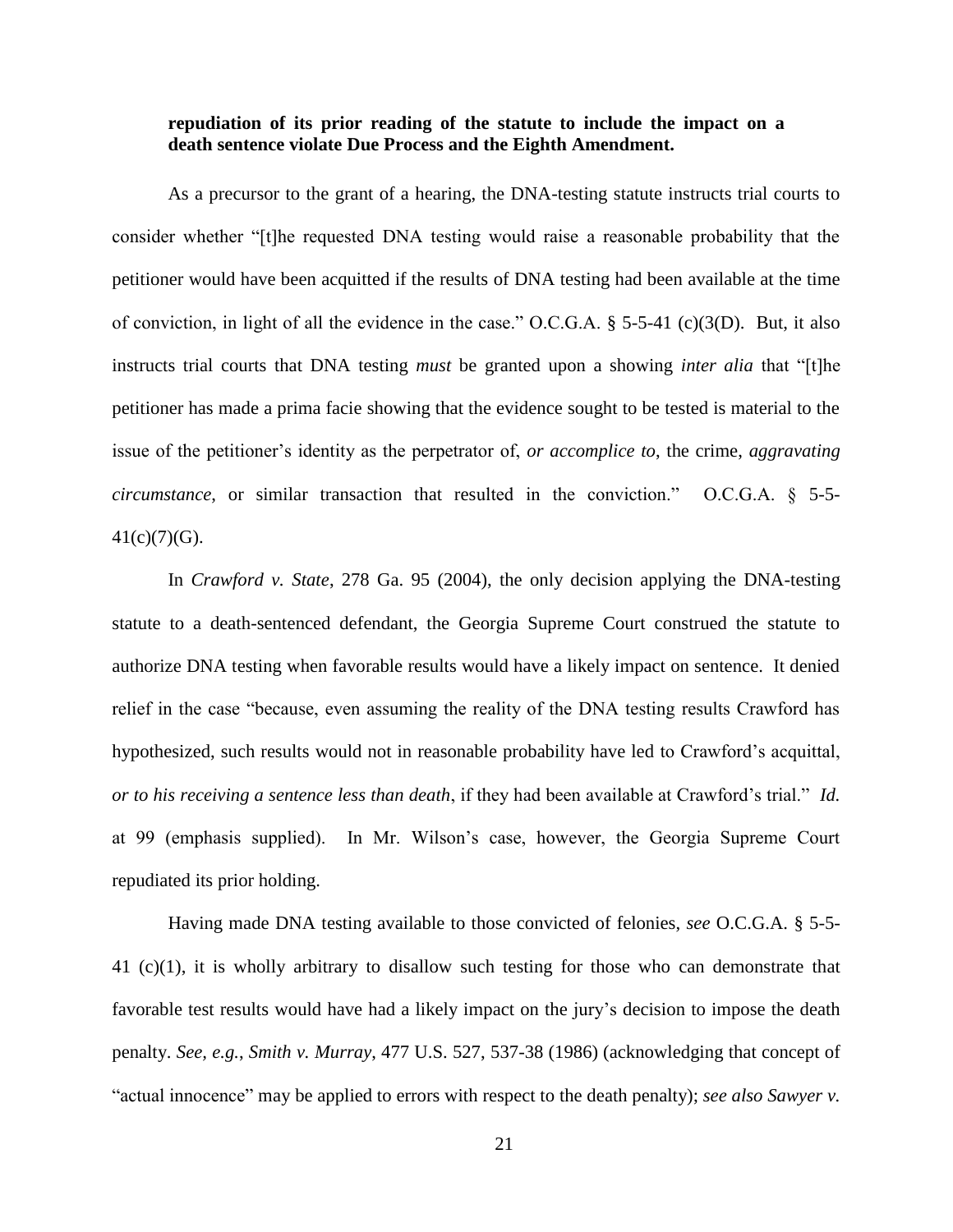*Whitley*, 505 U.S. 333 (1992) (defining "actual innocence of the death penalty" as exception to procedural default in federal habeas proceedings).<sup>14</sup>

# **IV. Georgia's DNA-Testing Statute Violates Due Process, the Eighth Amendment, and Equal Protection by Targeting Death-Sentenced Inmates and Precluding Their Access to DNA Testing on the Basis of When the Extraordinary Motion for New Trial Was Filed.**

Georgia's DNA-testing statute requires a defendant to "state" that "the motion is not filed for the purpose of delay," O.C.G.A.  $\S$  5-5-41 (c)(4(A), and requires the trial court, after a hearing, to determine that "[t]he motion is not made for the purpose of delay," O.C.G.A. § 5-5- $41(c)(7)(D)$ , before granting DNA testing. The concept of "delay" has no application to a nondeath-sentenced litigant, who is simply serving his or her sentencing and hoping to have it lessened by litigation. It only applies to individuals who are under a sentence of death and awaiting execution of their sentence. Yet, any concerns about preventing the filing of frivolous DNA lawsuits are adequately addressed by the statute's provision that "[t]he filing of the motion ... shall not automatically stay an execution," O.C.G.A. § 5-5-41(c)(2), and the requirement that the movant set forth a colorable claim that favorable DNA results would likely have an impact on the conviction or death sentence.

By targeting death sentenced inmates and making it impossible for them to seek DNA testing that potentially could prevent the miscarriage of justice that would result from executing

<sup>&</sup>lt;sup>14</sup> The statute ambiguously appears to have included the impact of a death sentence of potentially favorable DNA results by requiring testing when it would have an impact on an "aggravating circumstance." O.C.G.A. § 5-5-41(c)(7)(G). Under the rule of lenity, the Georgia courts should have read the statute to including the impact on Mr. Wilson's death sentence. *See, e.g.*, *Banta v. State*, 281 Ga. 615, 617-18 (2007) (defining the "rule of lenity" as "a sort of 'junior version of the vagueness doctrine,'" which "applies only when, after consulting traditional canons of statutory construction, we are left with an ambiguous statute.") (quoting *United States v. Lanier*, 520 U.S. 259, 266 (1997) and *United States v. Shabani*, 513 U.S. 10, 17 (1994)).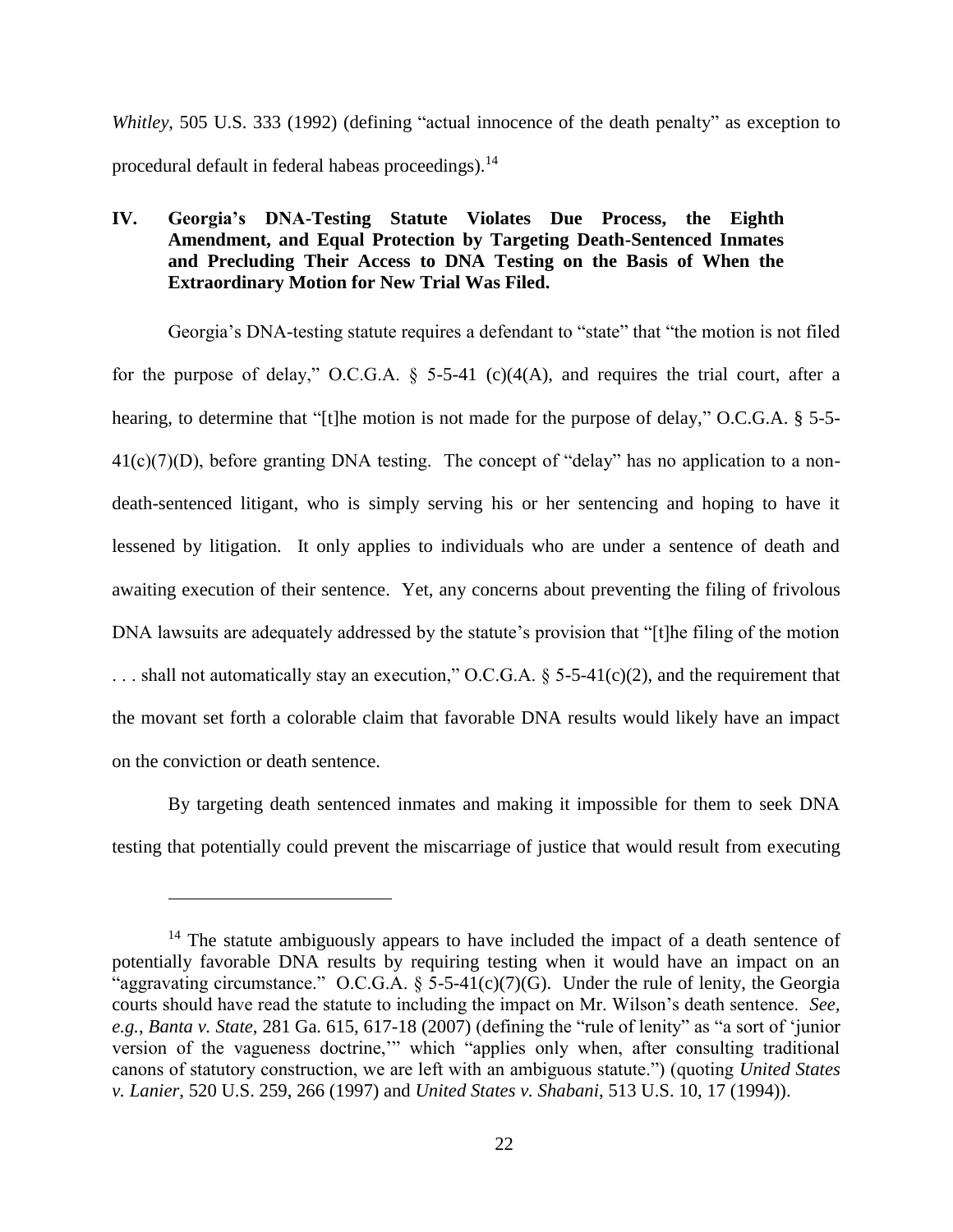someone who is in fact innocent or ineligible for execution, the State of Georgia has violated due process and the Fourteenth Amendment's Equal Protection Clause.

By making "delay" a dispositive focus—a concept that applies only to death-sentenced individuals—and without requiring the courts to assess the other legitimate reasons for filing the motion for DNA testing (as demonstrated in the movant's articulation of the potential impact of favorable results on the reliability of the conviction and/or sentence), the Georgia statute and courts have imposed a unfair barrier to capital litigants specifically, one that is not designed to discourage frivolous litigation, inasmuch as the statute also provides that "[t]he filing of the motion [for DNA testing] shall not automatically stay an execution," O.C.G.A.  $\S$  5-5-41 (c)(2), and the fact that the movant must demonstrate that potential DNA results would be relevant to assessing the reliability of the conviction and sentence. As such, the statute and its definitive interpretation by Georgia courts violate the Equal Protection Clause because they treat capital defendants differently from non-capital defendants in a manner that does not rationally promote any legitimate government interest. *See, e.g.*, *Marshall v. United States*, 414 U.S. 417, 422 (1974). The statute thus turns on its head its intended purpose—to prevent miscarriages of justice before they occur.

The statute also violates due process and the Eighth Amendment, as it creates an unacceptable risk that someone who is factually innocent of the crime or sentence will be executed without the opportunity to prove their ineligibility for execution.

"[T]he concepts of equal protection and due process, both stemming from our American ideal of fairness, are not mutually exclusive. . . . [D]iscrimination may be so unjustifiable as to be violative of due process." *Bolling v. Sharpe*, 347 U.S. 497, 499 (1954). "[O]ur own constitutional guaranties of due process and equal protection both call for procedures in criminal trials which allow no invidious discriminations between persons and different groups of persons.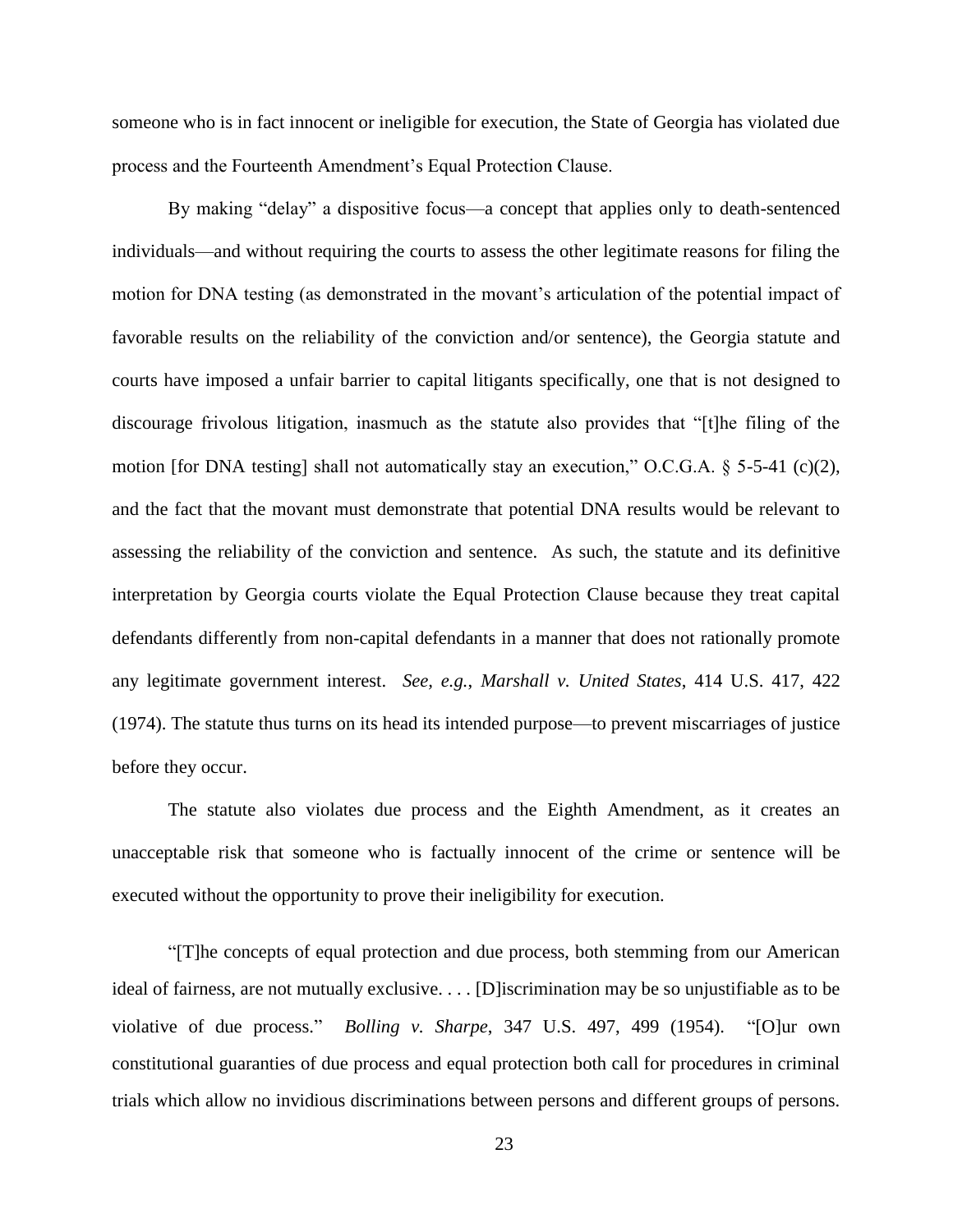Both equal protection and due process emphasize the central aim of our entire judicial system all people charged with crime must, so far as the law is concerned, 'stand on an equality before the bar of justice in every American court.'" *Griffin v. Illinois*, 351 U.S. 12, 16 (1956)(citation omitted).

In *Beck v. Alabama*, 447 U.S. 625 (1980), disparate treatment between capital and noncapital defendants was critical to this Court's holding that due process was violated by a statute prohibiting the trial court, in a capital case, from giving the jury the opportunity to convict the defendant of a lesser included offense supported by the evidence, while providing that in noncapital cases the jury be so charged. Although the Court focused on the coercive effect this system would have on jurors limited to the options of convicting or acquitting the defendant for capital murder and the diminished reliability of the verdict,  $15$  central to its decision was the differential treatment accorded capital and non-capital defendants under state law.

Thus, in reversing the grant of habeas corpus relief in *Hopkins v. Reeves*, 524 U.S. 88 (1998), on the ground that due process did not require a trial court to instruct the jury on lesser charges that did not constitute lesser included offenses under state law, the Supreme Court stressed the "equal protection" underpinnings of its due process analysis in *Beck*:

*Beck* is . . . distinguishable from this case in two critical respects. The Alabama statute prohibited instructions on offenses that state law clearly recognized as lesser included offenses of the charged crime, *and it did so only in capital cases.* Alabama thus erected an "artificial barrier" that restricted its juries to a choice between conviction for a capital offense and acquittal. . . . Here, by contrast, the Nebraska trial court did not deny respondent instructions on any existing lesser included offense of felony murder; it merely declined to give instructions on

<sup>&</sup>lt;sup>15</sup> "[W]hen the evidence unquestionably establishes that the defendant is guilty of a serious, violent offense  $\Box$  but leaves some doubt with respect to an element that would justify conviction of a capital offense—the failure to give the jury the 'third option' of convicting on a lesser included offense would seem inevitably to enhance the risk of an unwarranted conviction. Such a risk cannot be tolerated in a case in which the defendant's life is at stake." *Id.* at 637.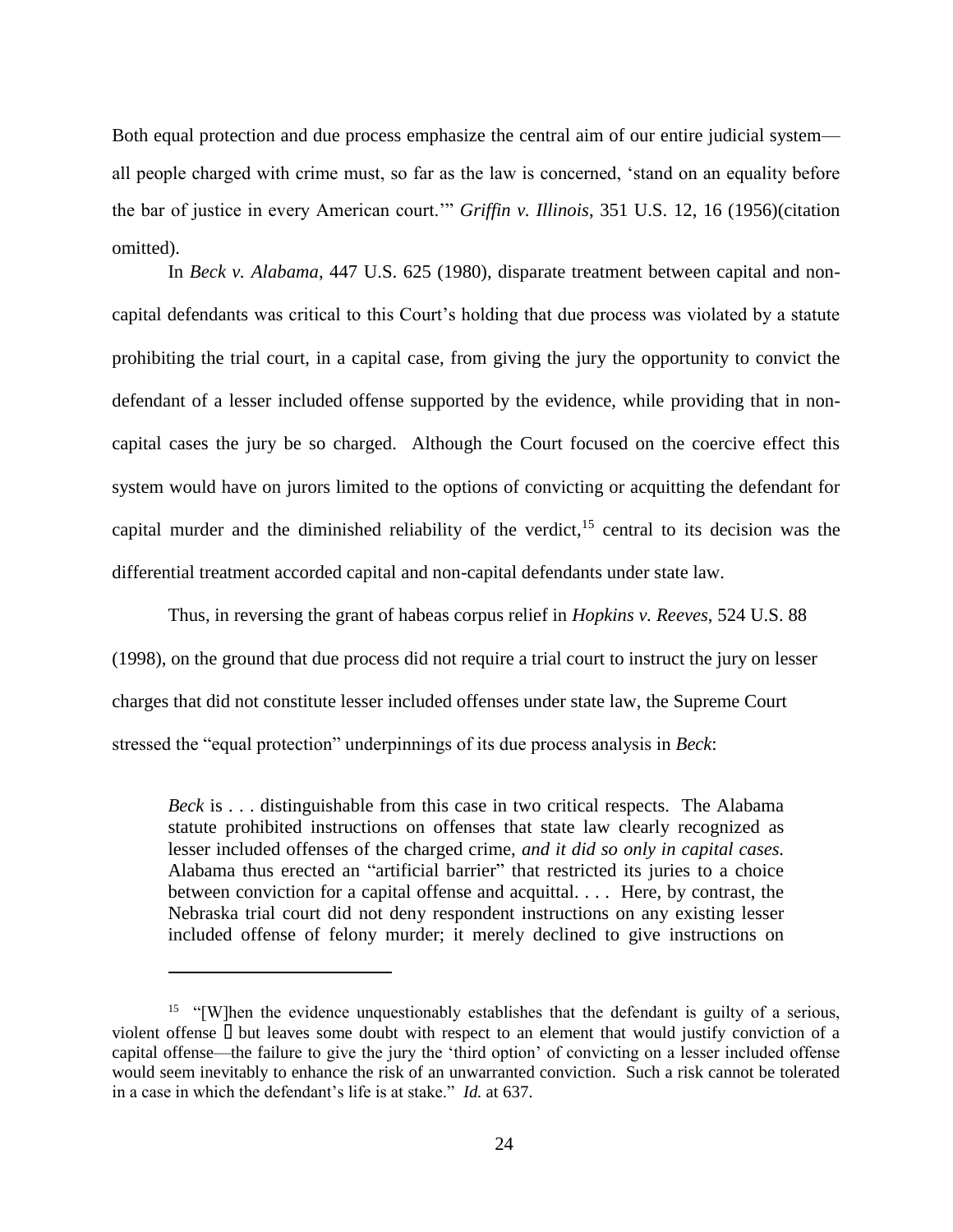crimes that are not lesser included offenses. In so doing, the trial court did not create an "artificial barrier" for the jury; *nor did it treat capital cases differently from noncapital cases*. Instead, it simply followed the Nebraska Supreme Court's interpretation of the relevant offenses under State law.

*Id.* at 95 (emphasis supplied).

Georgia's DNA-testing statute's focus on delay unfairly prevents capital defendants from accessing DNA evidence that has the potential to demonstrate that they should not be executed. This singular focus, which targets those most in need of the statute's assistance, is grossly unfair and discriminatory. Mr. Wilson urges the Court to grant certiorari to prevent the State of Georgia from executing him before he can demonstrate that he is constitutionally ineligible to be killed by the State.

### **CONCLUSION**

For the reasons set forth above, Mr. Wilson respectfully requests that the Court grant the Petition for Writ of Certiorari.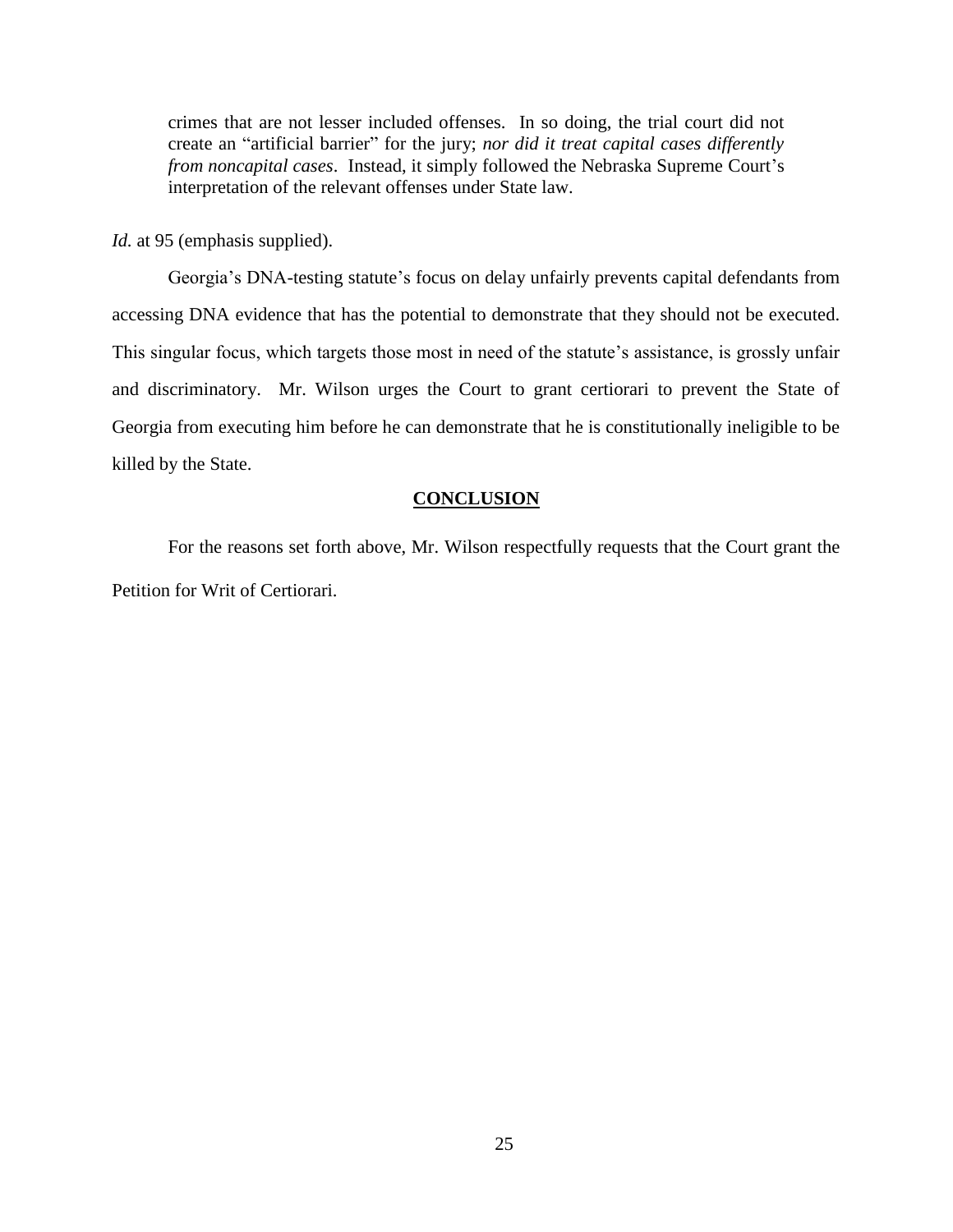Respectfully submitted this 20th day of June, 2019.

Marcia a. Widder

\_\_\_\_\_\_\_\_\_\_\_\_\_\_\_\_\_\_\_\_\_\_\_\_\_\_\_\_\_\_\_\_\_\_\_

Marcia A. Widder (Ga. 643407)\* GEORGIA RESOURCE CENTER 303 Elizabeth Street, NE Atlanta, Georgia 30307 Tel: 404-222-9202 Fax: 404-222-9212

Brian S. Kammer (Ga. 406322) 241 East Lake Drive Decatur, GA 30030 Tel: 678-642-9951

\**Counsel of record.*

ATTORNEYS FOR PETITIONER